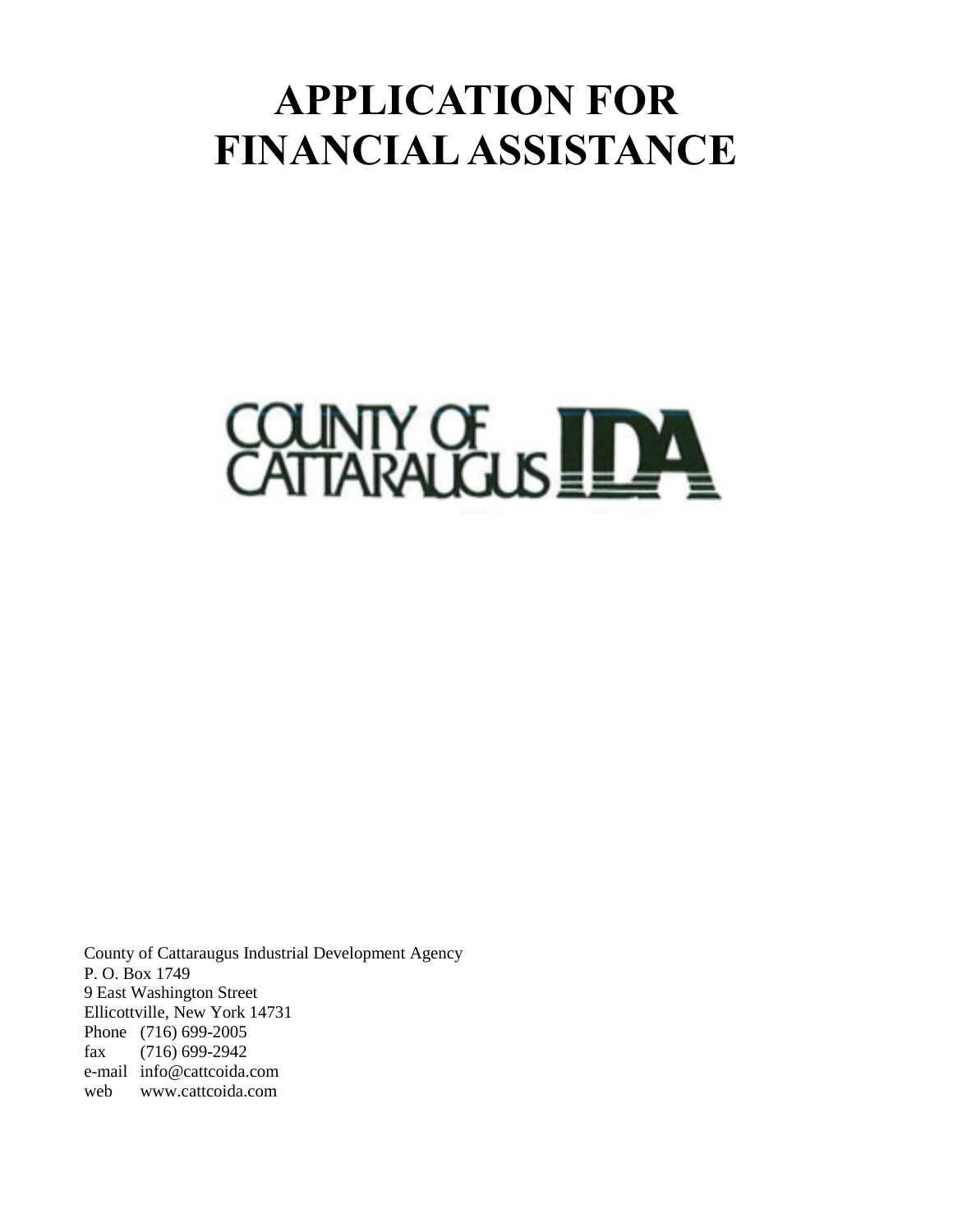#### **CCIDA FINANCIAL ASSISTANCE APPLICATION INSTRUCTIONS**

#### I. Application Submission and Application Fees

The following directions will assist you (the "Applicant") in completing this application for Financial Assistance (the "Application"). Please note that all applications will be subject to approval of the County of Cattaraugus Industrial Development Agency (the "Agency") and that *no* Financial Assistance can be provided, including a sales tax exemption on purchases made prior to Agency approval, until your application has been so approved and *after* a Financial Assistance agreement with the Agency has been executed.

If your project involves the relocation of a facility within Cattaraugus County, the abandonment of an existing facility, involves a tenant that is abandoning an existing facility, or is retail in nature, additional documentation is required. Please contact an Agency business development specialist as soon as possible.

Upon review of the application, the Agency may find it necessary to request additional information. Should additional information be required, the Agency will not consider the request for assistance until all such additional information is received in its entirety.

All projects receiving a benefit greater than \$100,000 are required to have a public hearing inclusive of a ten (10) day notice before any approval can be granted by the Agency. The Agency will charge an administrative fee of 1.0625% of the project amount. Upon project approval, an Administrative Fee Agreement must be entered into. The Agency's legal fees are in addition to the administrative fees noted.

A non-refundable \$1,500.00 application processing and publication fee is due upon submission of your application.

As required by statute, applicants receiving Financial Assistance will be subject to the Agency's Policy Respecting Recapture of Agency Benefits (the "Recapture Policy"). The Recapture Policy provides for a partial or full recapture and/or termination or modification of state and local sales tax, mortgage recording tax, and/or real property tax abatement benefits upon a determination by the Agency that the Company has failed to meet and/or maintain the thresholds and requirements representing certain material terms and conditions required by the Agency. The Recapture Policy is located on the Agency's webpage.

#### II. Application Component Parts and Exhibits

The following items are included in the Application package. These are required documents that must be completed and submitted to the Agency in order for your Application to be considered. Please make every effort to provide all of the information as soon as possible. Failure to do so may result in your project not being considered at the next regularly scheduled meeting of the Agency.

- 1. Section I & II Eligibility Questionnaire: This form must be completed in its entirety and submitted to the ECIDA prior to beginning the public hearing process.
- 2. Section III Single -Multi Tenant Facility: Only complete if applicable.
- 3. Section IV- Retail Questionnaire: To ensure compliance with the provisions of Section 862 of the New York General Municipal Law, the Agency has prepared certain questions within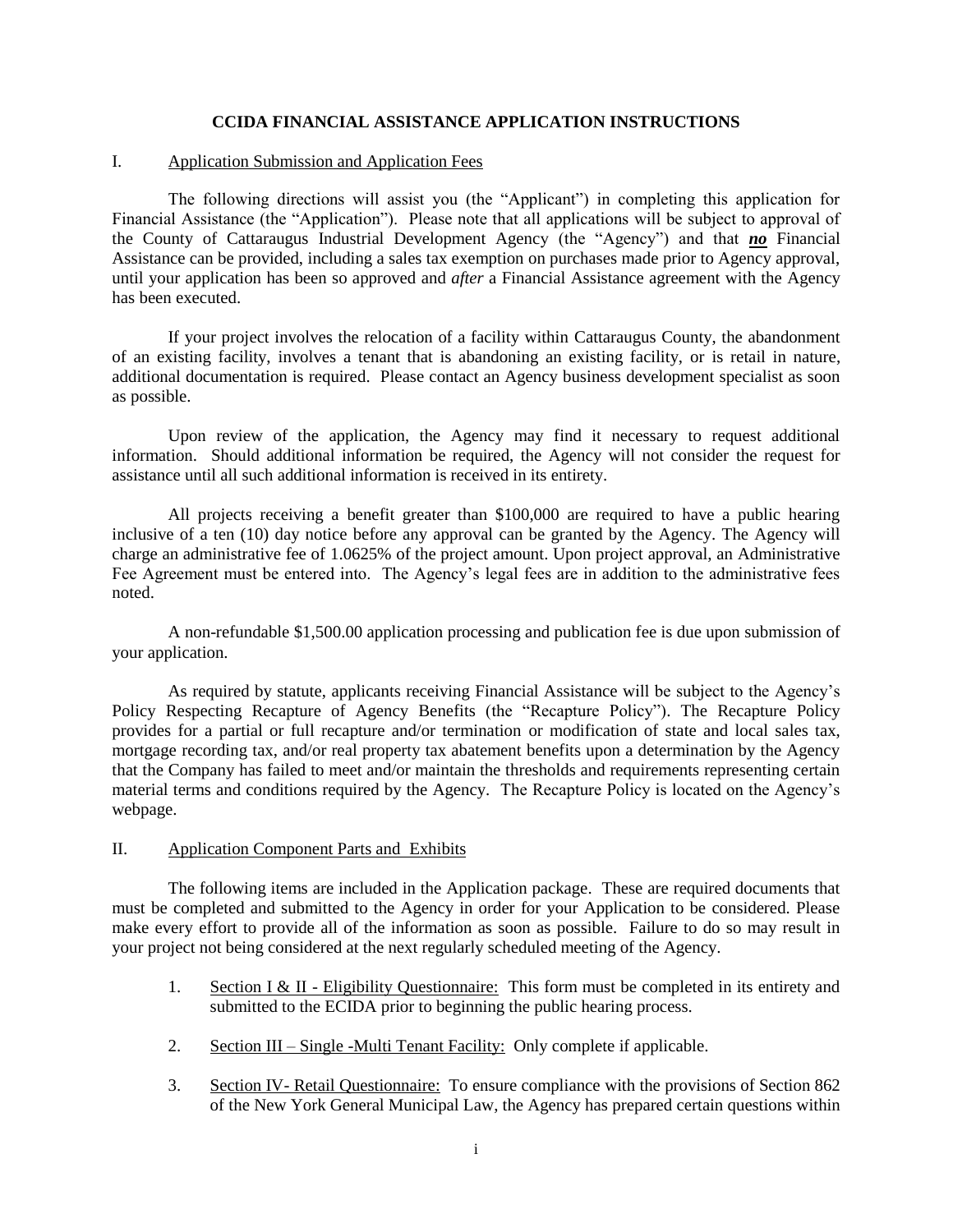this section of the Application with respect to those projects where customers personally visit the Project site to make a retail sale transaction or obtain a service. Complete only if applicable.

- 4. Section V. Inter-Municipal Move Determination. Only complete if applicable.
- 5. Section VI. Estimate of Real Property Tax Abatements: This section of the Application will be completed by Agency staff, and inserted as a component part of the Application.
- 6. Attachment A. Representations, Certifications and Indemnification Form: This form requires an original signature, must be notarized, and must be submitted with the completed Application form.
- 7. Attachment B. Insurance Specifications. The Agency's insurance requirements, as amended from time to time, are contained herein. Note that insurance is to be provided after Agency approval and prior to the provision of Agency Financial Assistance, and shall be maintained during the term of any applicable Agent Agreement and/or Lease Agreement by and between the Agency and the Applicant. Please provide these requirements to your insurance agent to facilitate satisfaction of these requirements.
- 8. Attachment C. Agency Counsel Fee. The company will be required to pay for CCIDA general/transaction counsel fees and/or bond counsel fees also as a condition of providing Financial Assistance.

#### III. Submission and Acceptance of the Application for Financial Assistance

The Agency's acceptance of this Application for consideration does not constitute a commitment on the part of the Agency to undertake the proposed Project, to grant any Financial Assistance with respect to the proposed Project or to enter into any negotiations with respect to the proposed Project.

Information provided herein may be subject to disclosure under the New York Freedom of Information Law ("FOIL"). If the Applicant believes that a portion of the Application or materials submitted in support of the Application is protected from disclosure under FOIL, the Applicant should mark the applicable sections(s) or pages(s) as "confidential" and state the applicable exception to disclosure under FOIL.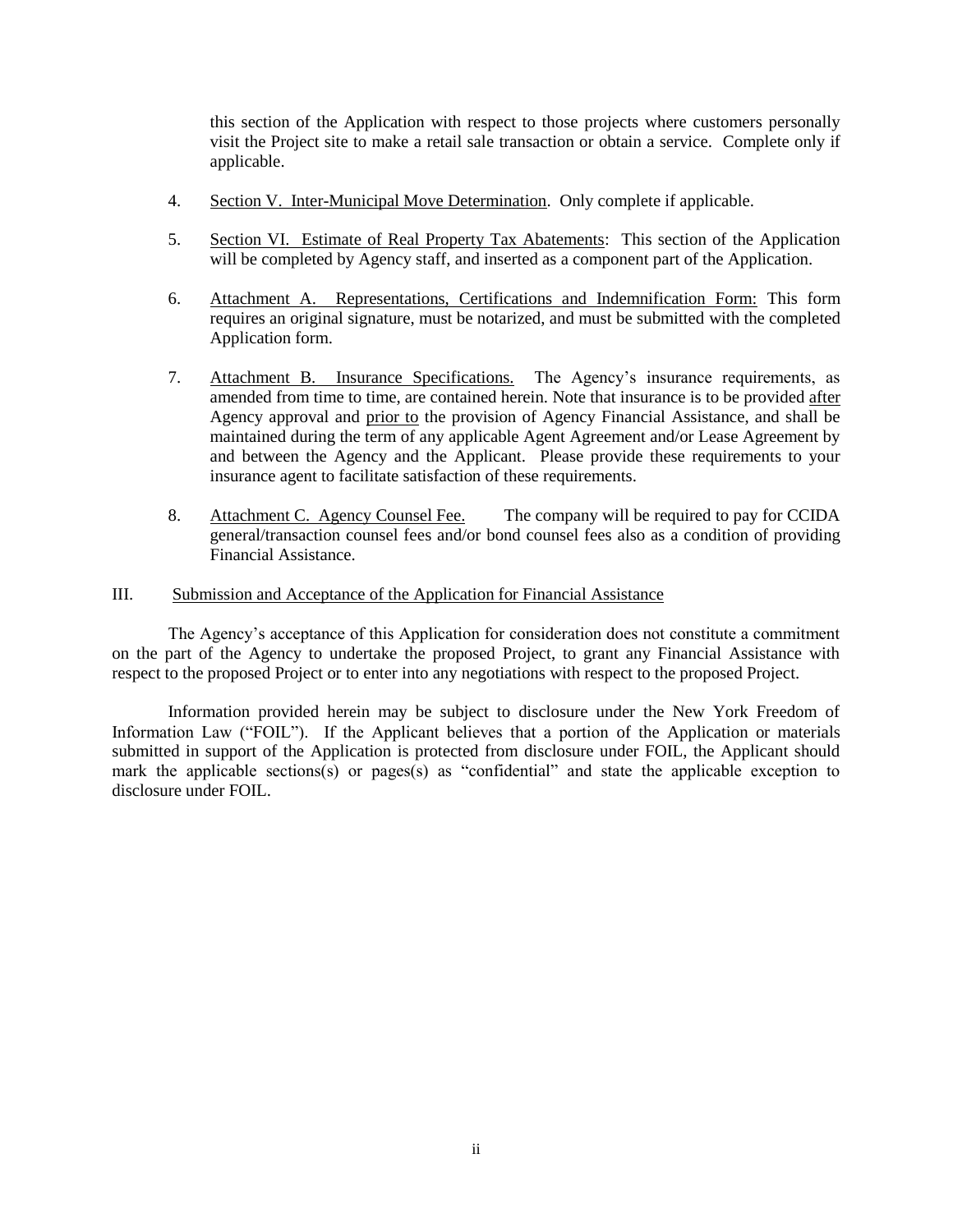# **I. Eligibility Questionnaire - Applicant Background Information**

Answer all questions. Use "None" or "Not Applicable" where necessary.

# **A) Applicant Information-company receiving benefit:**

|              | Applicant Name:                                                        |             |                                  |                          |  |
|--------------|------------------------------------------------------------------------|-------------|----------------------------------|--------------------------|--|
|              |                                                                        |             |                                  |                          |  |
|              |                                                                        |             |                                  |                          |  |
|              |                                                                        |             |                                  |                          |  |
|              |                                                                        |             |                                  |                          |  |
| $\bf{B}$     | <b>Business Organization (check appropriate category):</b>             |             |                                  |                          |  |
|              | Corporation                                                            | Partnership |                                  |                          |  |
|              | <b>Public Corporation</b>                                              |             | Joint Venture                    |                          |  |
|              | Sole Proprietorship                                                    |             | <b>Limited Liability Company</b> |                          |  |
|              | Other (specify)                                                        |             |                                  |                          |  |
|              | Year Established: State in which Organization is established:          |             |                                  |                          |  |
| $\mathbf{C}$ | <b>Individual Completing Application:</b>                              |             |                                  |                          |  |
|              |                                                                        |             |                                  |                          |  |
|              |                                                                        |             |                                  |                          |  |
|              |                                                                        |             |                                  |                          |  |
|              |                                                                        |             |                                  |                          |  |
|              |                                                                        |             |                                  |                          |  |
|              |                                                                        |             |                                  |                          |  |
| D)           | Company Contact (if different from individual completing application): |             |                                  |                          |  |
|              |                                                                        |             |                                  |                          |  |
|              |                                                                        |             |                                  |                          |  |
|              |                                                                        |             |                                  |                          |  |
|              |                                                                        |             |                                  |                          |  |
|              |                                                                        |             |                                  |                          |  |
|              | Phone: E-Mail: E-Mail:                                                 |             |                                  |                          |  |
| $\bf{E}$     | <b>Company Counsel:</b>                                                |             |                                  |                          |  |
|              |                                                                        |             |                                  |                          |  |
|              |                                                                        |             |                                  |                          |  |
|              |                                                                        |             |                                  |                          |  |
|              |                                                                        |             |                                  |                          |  |
|              |                                                                        |             |                                  |                          |  |
|              |                                                                        |             |                                  | E-Mail:                  |  |
|              |                                                                        |             |                                  |                          |  |
| $\bf{F})$    | <b>Benefits Requested (select all that apply):</b>                     |             |                                  |                          |  |
|              |                                                                        |             |                                  |                          |  |
| 1.           | <b>Exemption from Sales Tax</b>                                        |             |                                  | N <sub>o</sub><br>Yes or |  |
| 2.           | <b>Exemption from Mortgage Tax</b>                                     |             |                                  | Yes or<br>N <sub>0</sub> |  |
| 3.           | <b>Exemption from Real Property Tax</b>                                |             |                                  | Yes or<br>N <sub>o</sub> |  |
| 4.           | Tax Exempt Financing *                                                 |             |                                  | Yes or<br>N <sub>o</sub> |  |
|              | * (typically for not-for-profits & small qualified manufacturers)      |             |                                  |                          |  |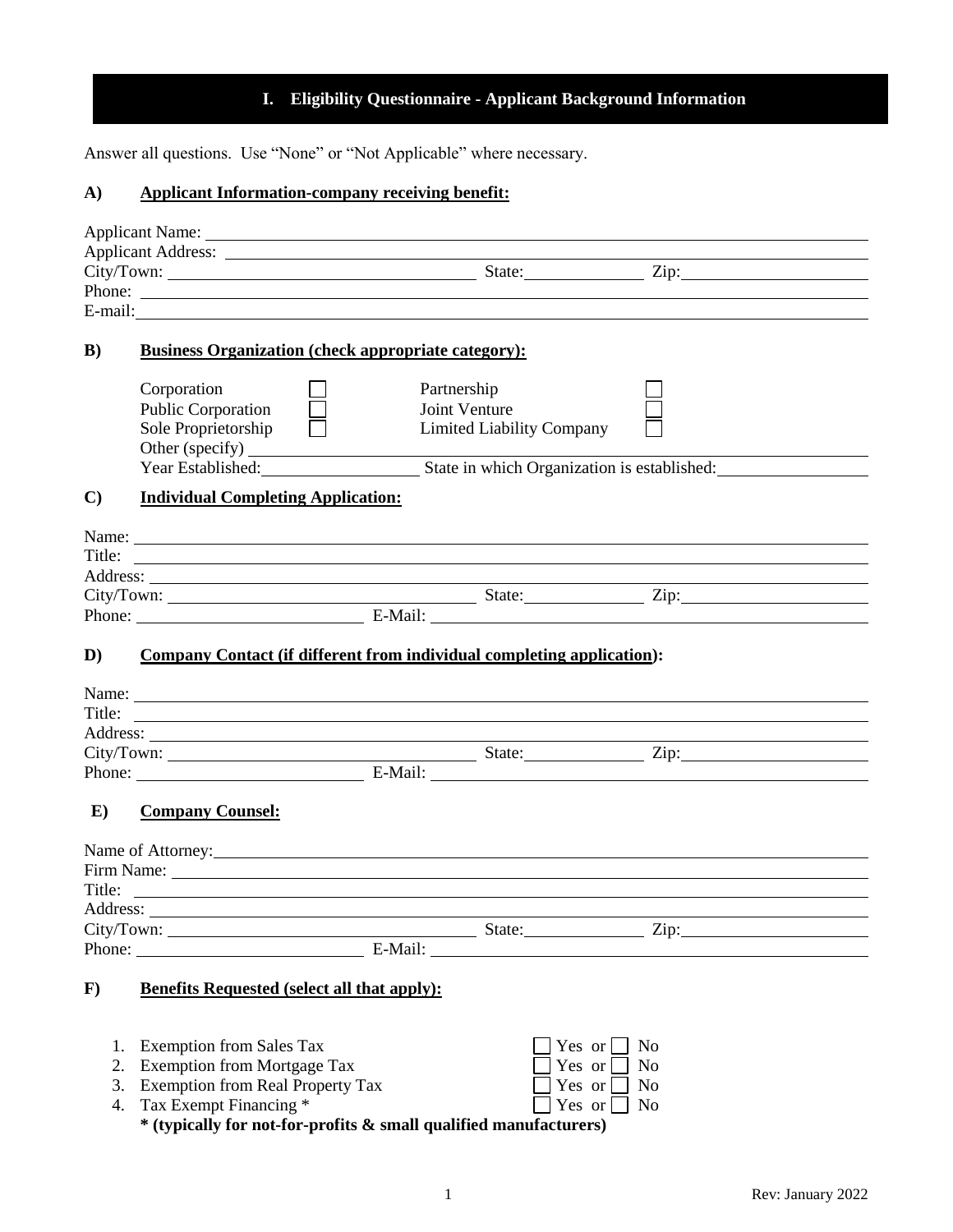# **G) Applicant Business Description:**

Describe in detail company background, history, products and customers. Description is critical in determining eligibility:

| Estimated % of sales within Cattaraugus County: ________________________________<br>Estimated % of sales outside Cattaraugus County but within New York State: _________________________           |
|----------------------------------------------------------------------------------------------------------------------------------------------------------------------------------------------------|
|                                                                                                                                                                                                    |
|                                                                                                                                                                                                    |
| (*Percentage to equal 100%)                                                                                                                                                                        |
| For your operations, company, and proposed project, what percentage of your total annual supplies, raw materials<br>and vendor services are purchased from firms in Cattaraugus County __________% |
|                                                                                                                                                                                                    |
|                                                                                                                                                                                                    |
|                                                                                                                                                                                                    |
|                                                                                                                                                                                                    |
| II. Eligibility Questionnaire - Project Description & Details                                                                                                                                      |

# **A) Project Location**

| If amount of current taxes is not available, provide assessed value for each             |                                                                                                                   |
|------------------------------------------------------------------------------------------|-------------------------------------------------------------------------------------------------------------------|
|                                                                                          |                                                                                                                   |
|                                                                                          | Are Real Property Taxes current at project location? $\Box$ Yes or $\Box$ No. If no, explain:                     |
| site? $\Box$ Yes or $\Box$ No If No, indicate name of present owner of the Project site: | Does the Applicant or any related entity currently hold fee title have an option/contract to purchase the Project |
|                                                                                          | Describe the present use of the proposed Project site (vacant land, existing building, etc.):                     |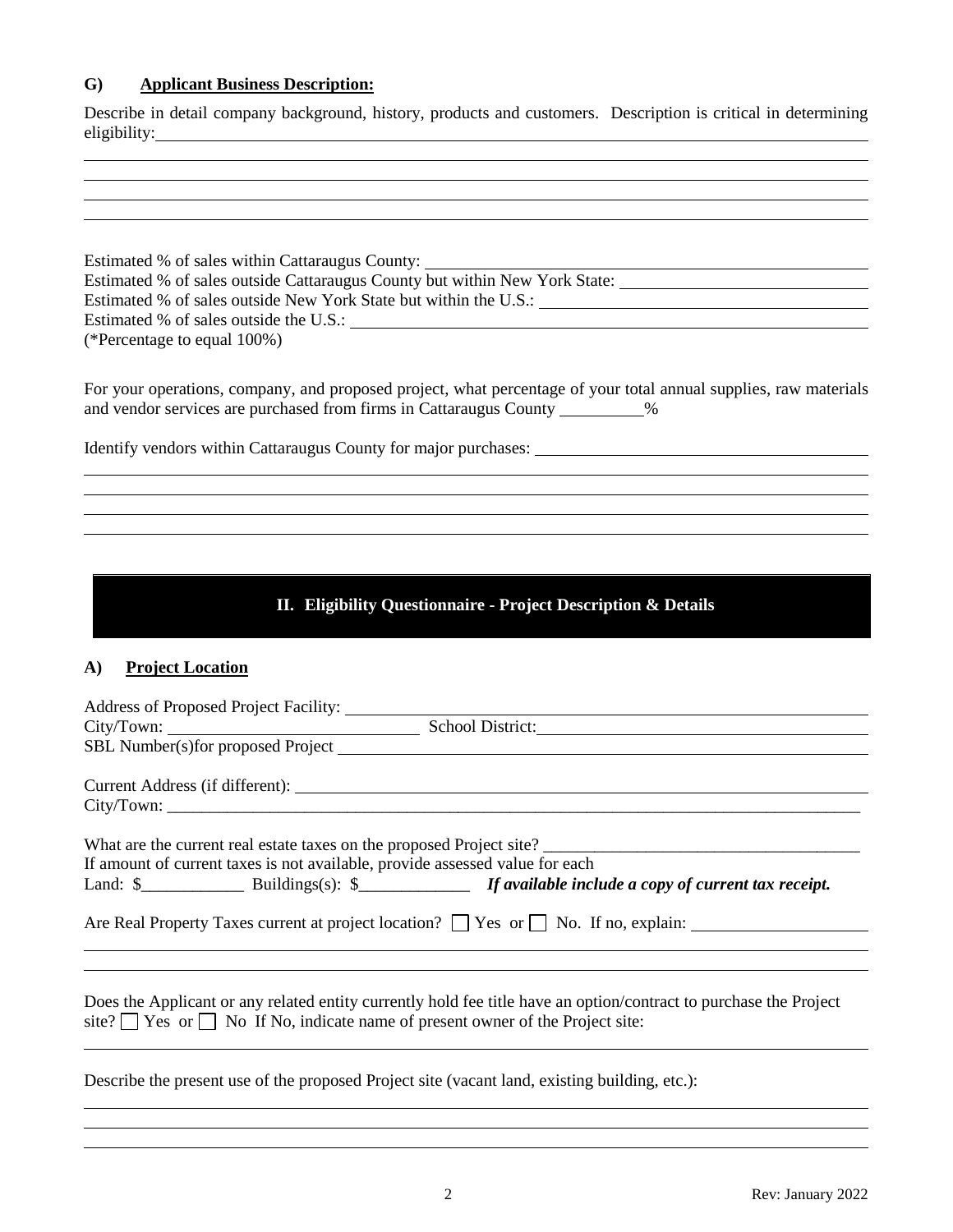## **B) Project Description**

Provide a narrative of the purpose of the proposed Project (new build, renovations, expansion), square footage of existing buildings (if any) and new construction contemplated and/or equipment purchases. Identify specific uses occurring within the project. Describe any and all tenants and any/all end users: (This information is critical in determining project eligibility. Add an attachment if necessary.):

Will the completion of the Project result in the removal of an industrial or manufacturing plant of the project occupant from one area of the state to another area of the state OR in the abandonment of one or more plants or facilities of the project occupant located within the state?  $\Box$  Yes or No  $\Box$ 

If the Proposed Project is located in a different municipality within New York State in which current operations are being undertaken, is it expected that any of the facilities in any other municipality will be closed or be subject to reduced activity?  $\Box$  Yes or No  $\Box$  If Yes, you will need to complete Section V, *The Inter-municipal Move Determination*

Is the project reasonably necessary to prevent the project occupant from moving out of New York State? ■ Yes or ■ No. If yes, explain and identify out-of-state locations investigated, type of assistance offered and what competitive factors led you to inquire about sites outside of New York State? Provide supporting documentation if available:

Have you contacted or been contacted by other Local, State and/or Federal Economic Development Agencies? ■ Yes or ■ No. If yes, indicate the Agency and nature of the inquiry below:

Describe the reasons why the Agency's financial assistance is necessary, and the effect the Project will have on the Applicant's business or operations. Focus on competitiveness issues, project shortfalls, etc… Your eligibility determination will be based in part on your answer (attach additional pages if necessary):

Confirm by checking the box, below, if there is likelihood that the Project would not be undertaken but for the financial assistance provided by the Agency?  $\Box$  Yes or  $\Box$  No

If the Project could be undertaken without financial assistance provided by the Agency, then provide a statement in the space provided below indicating why the Project should be undertaken by the Agency:

If the Applicant is unable to obtain financial assistance for the Project, what will be the impact on the Applicant and Cattaraugus County?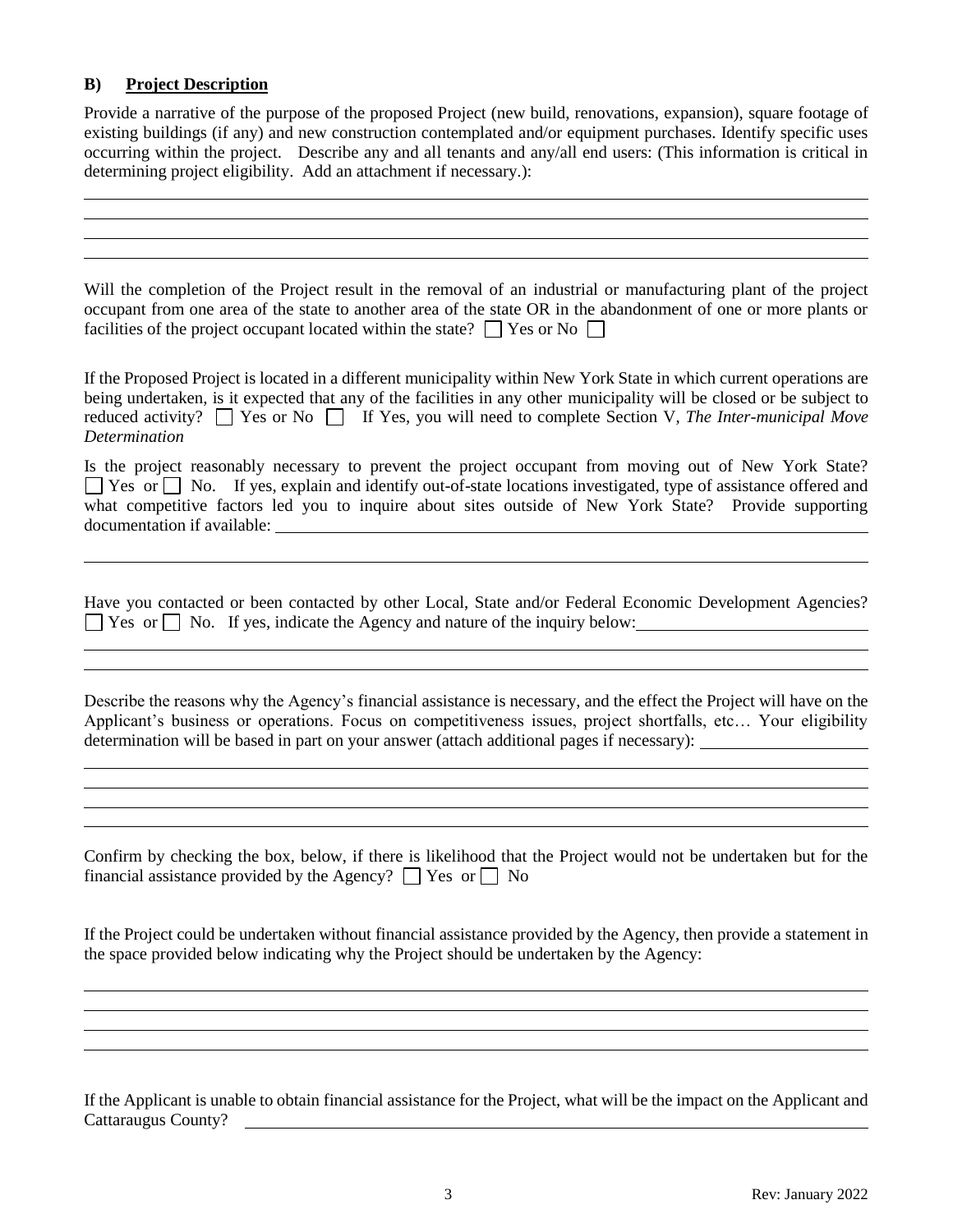## **C) Site Characteristics**

Will the Project meet zoning/land use requirements at the proposed location?  $\Box$  Yes or  $\Box$  No

Describe the present zoning/land use:

If a change in zoning/land use is required, provide details/status of any request for change of zoning/land use requirements:

Has a project related site plan approval application been submitted to the appropriate planning department?  $\Box$  Yes or  $\Box$  No

If Yes, include the applicable municipality's and/or planning department's approval resolution, the related State Environmental Quality Review Act ("SEQR") "negative declaration" resolution, if applicable, and the related Environmental Assessment Form (EAF), if applicable.

If No, list the CCIDA as, or ensure that the CCIDA is listed as, an "Involved Agency" on the related EAF that will be submitted to the appropriate municipality and/or planning department for site plan approval and provide to the EAF to the lead agency and to the CCIDA.

If No, because site plan approval is not otherwise required, complete and submit the EAF along with this Application to the CCIDA.

Is the proposed project located on a site where the known or potential presence of contaminants is complicating the development/use of the property?  $\Box$  Yes or  $\Box$  No If yes, explain:

Has a Phase I Environmental Assessment been prepared or will one be prepared with respect to the proposed project site?  $\Box$  Yes or  $\Box$  No If yes, provide a copy.

## **D) Project Type**

**Select Project Type/Use for all end users at project site** (you may check more than one)

| <b>Acquisition of Existing Facility</b> | Life Care Facility (CCRC)  |  |
|-----------------------------------------|----------------------------|--|
| Affordable/Workforce Housing            | <b>Market Rate Housing</b> |  |
| <b>Assisted Living</b>                  | Mixed Use                  |  |
| <b>Back Office</b>                      | Multi-Tenant               |  |
| Civic Facility (not for profit)         | Renewable Energy           |  |
| Commercial                              | Research/Design            |  |
| Senior Housing                          | Retail                     |  |
| <b>Facility for Aging</b>               | Warehousing                |  |
| Industrial/Manufacturing                | Other                      |  |
| <b>Tourism Facility/Project</b>         |                            |  |

Will customers personally visit the Project site for either of the following economic activities indicated below? If yes with respect to either economic activity indicated below, complete Section IV, Retail Questionnaire.

Retail Sales:  $\Box$  Yes or  $\Box$  No Services:  $\Box$  Yes or  $\Box$  No

\*For purposes of this question, the term "retail sales" means (i) sales by a registered vendor under Article 28 of the New York Tax Law (the "Tax Law") primarily engaged in the retail sale of tangible personal property (as defined in Section 1101(b)(4)(i) of the Tax Law), or (ii) sales of a service to customers who personally visit the Project.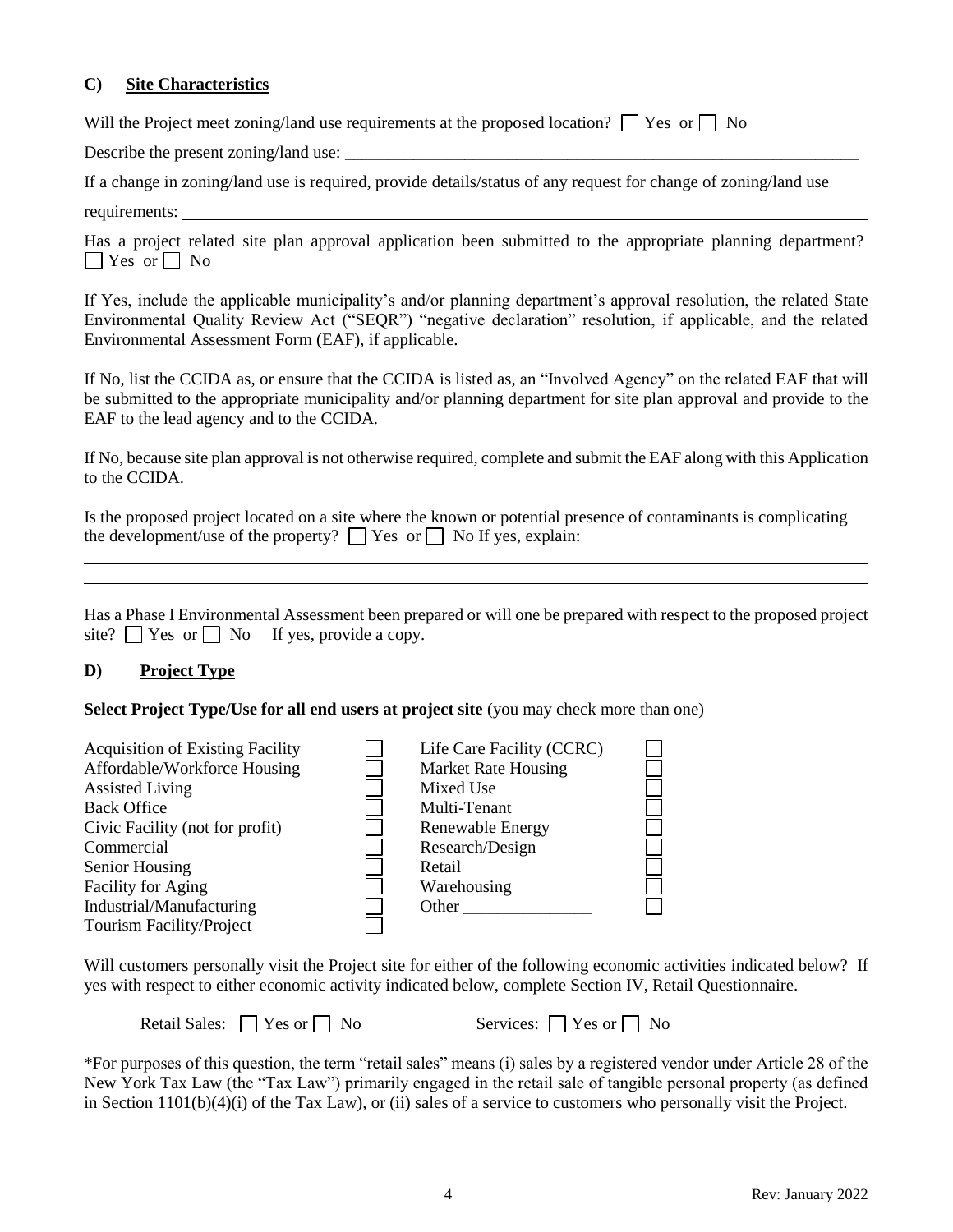For the proposed Project Facility, indicate the square footage for each of the uses outlined below:

| **If applicant is paying for FFE for tenants, include in cost breakdown |  |
|-------------------------------------------------------------------------|--|
|-------------------------------------------------------------------------|--|

|                                   | <b>Square Footage</b> | Cost | % of Total Cost of<br>Project |
|-----------------------------------|-----------------------|------|-------------------------------|
| Manufacturing/Processing          |                       |      |                               |
| Warehouse                         |                       |      |                               |
| Research & Development            |                       |      |                               |
| Commercial                        |                       |      |                               |
| Retail (see retail questionnaire) |                       |      |                               |
| Office                            |                       |      |                               |
| Renewable Energy                  |                       |      |                               |
| Specify Other                     |                       |      |                               |

What is the estimated project timetable (provide dates):

- 1. Start date: acquisition of equipment or construction of facilities:
- 2. Estimated completion date of project:
- 3. Project occupancy estimated starting date of occupancy:

# **E) Overall Project Costs**

Estimated costs in connection with Project:

|    | 1. Land and/or Building Acquisition                          |                                                        |
|----|--------------------------------------------------------------|--------------------------------------------------------|
|    |                                                              |                                                        |
|    | 2. New Building Construction square feet                     |                                                        |
| 3. |                                                              |                                                        |
| 4. | Infrastructure Work                                          |                                                        |
|    | 5. Reconstruction/Renovation ___________________ square feet |                                                        |
| 6. | <b>Manufacturing Equipment</b>                               |                                                        |
|    | 7. Non-Manufacturing Equipment (furniture, fixtures, etc.)   |                                                        |
|    | 8. Soft Costs: (Legal, architect, engineering, etc.)         |                                                        |
|    |                                                              |                                                        |
|    |                                                              | TOTAL Costs: \$                                        |
|    | <b>Construction Cost Breakdown:</b>                          |                                                        |
|    | <b>Total Cost of Construction</b>                            | $\frac{\text{S}}{\text{S}}$ (sum of 2,3,4 and 5 above) |
|    | Cost of materials:                                           |                                                        |
|    | % sourced in Cattaraugus County                              | $\%$                                                   |
|    |                                                              |                                                        |
|    |                                                              |                                                        |

Have any of the above costs been paid or incurred as of the date of this application?  $\Box$  Yes or  $\Box$  No If yes, describe: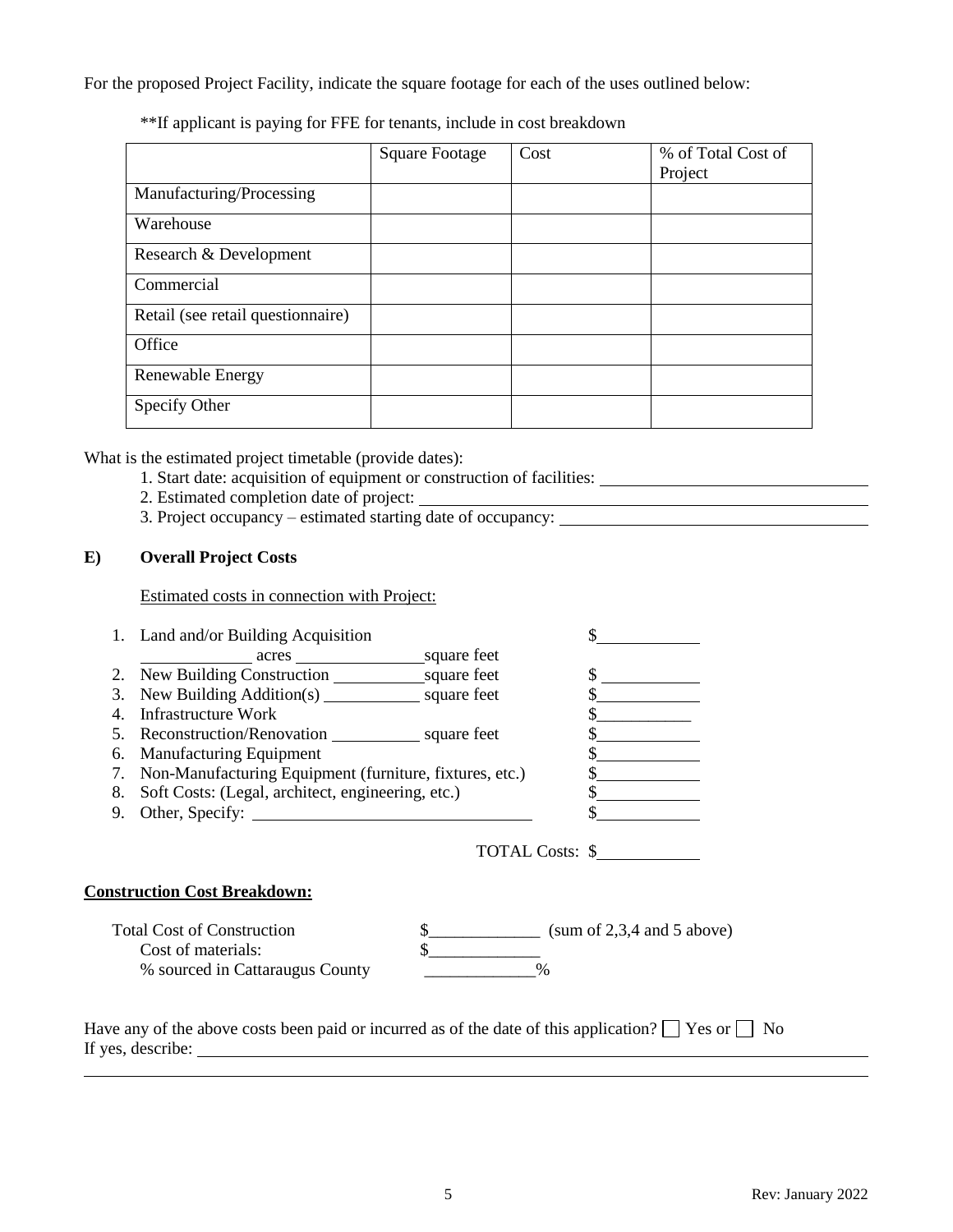### **Sources of Funds for Project:**

| <b>Bank Financing</b>                                                                                                             |  |
|-----------------------------------------------------------------------------------------------------------------------------------|--|
| Equity (excluding equity that is attributed to grants/tax credits)                                                                |  |
| Public Sources (Include sum total of all state and federal                                                                        |  |
| grants and tax credits)                                                                                                           |  |
| Identify each state and federal grant/credit: (i.e. Historic Tax Credit, New Market Tax Credit, Brownfield                        |  |
| Cleanup Program, ESD, other public sources)                                                                                       |  |
|                                                                                                                                   |  |
|                                                                                                                                   |  |
|                                                                                                                                   |  |
| Total Sources of Funds for Project Costs:                                                                                         |  |
| Have you secured financing for the project? $\Box$ Yes $\Box$ No. If yes, provide a copy of the loan commitment to<br>the Agency. |  |
| Project refinancing estimated amount, if applicable (for refinancing of existing debt only): \$                                   |  |
| <b>Sales and Use Tax Benefit:</b> Gross amount of costs for goods and services that are subject to State and Local Sales          |  |

and Use Tax - said amount to benefit from the Agency's sales and use tax exemption benefit: \$

Estimated State and Local Sales and Use Tax Benefit (multiply 8.0% by the figure, above):  $\$ 

**\*\*** *Note that the estimate provided above will be provided to the New York State Department of Taxation and Finance. The Applicant acknowledges that the transaction documents include a covenant by the Applicant to undertake the total amount of investment as proposed within this Application, and that the estimate above represents the maximum amount of sales and use tax benefit that the Agency may authorize with respect to this Application, unless otherwise amended and approved by the Agency. The Agency may utilize the estimate above as well as the proposed total Project Costs as contained within this Application, to determine the Financial Assistance that will be offered.*

**Mortgage Recording Tax Exemption Benefit**: Amount of mortgage, if any that would be subject to mortgage recording tax:

Mortgage Amount (include sum total of construction/permanent/bridge financing): \$\_\_\_\_\_\_\_\_\_\_

Estimated Mortgage Recording Tax Exemption Benefit (multiply the mortgage amount as indicated above by 1.25 %):  $\$ 

## **Real Property Tax Benefit:**

Identify and describe if the Project will utilize a real property tax exemption benefit OTHER THAN the Agency's PILOT benefit  $(487, 485-b, other)$ :

**IDA PILOT Benefit: See Section VI of this Application.** Agency staff will indicate the amount of PILOT Benefit based on estimated Project Costs as contained herein and anticipated tax rates and assessed valuation, including the annual PILOT Benefit abatement amount for each year of the PILOT benefit year and the sum total of PILOT Benefit abatement amount for the term of the PILOT.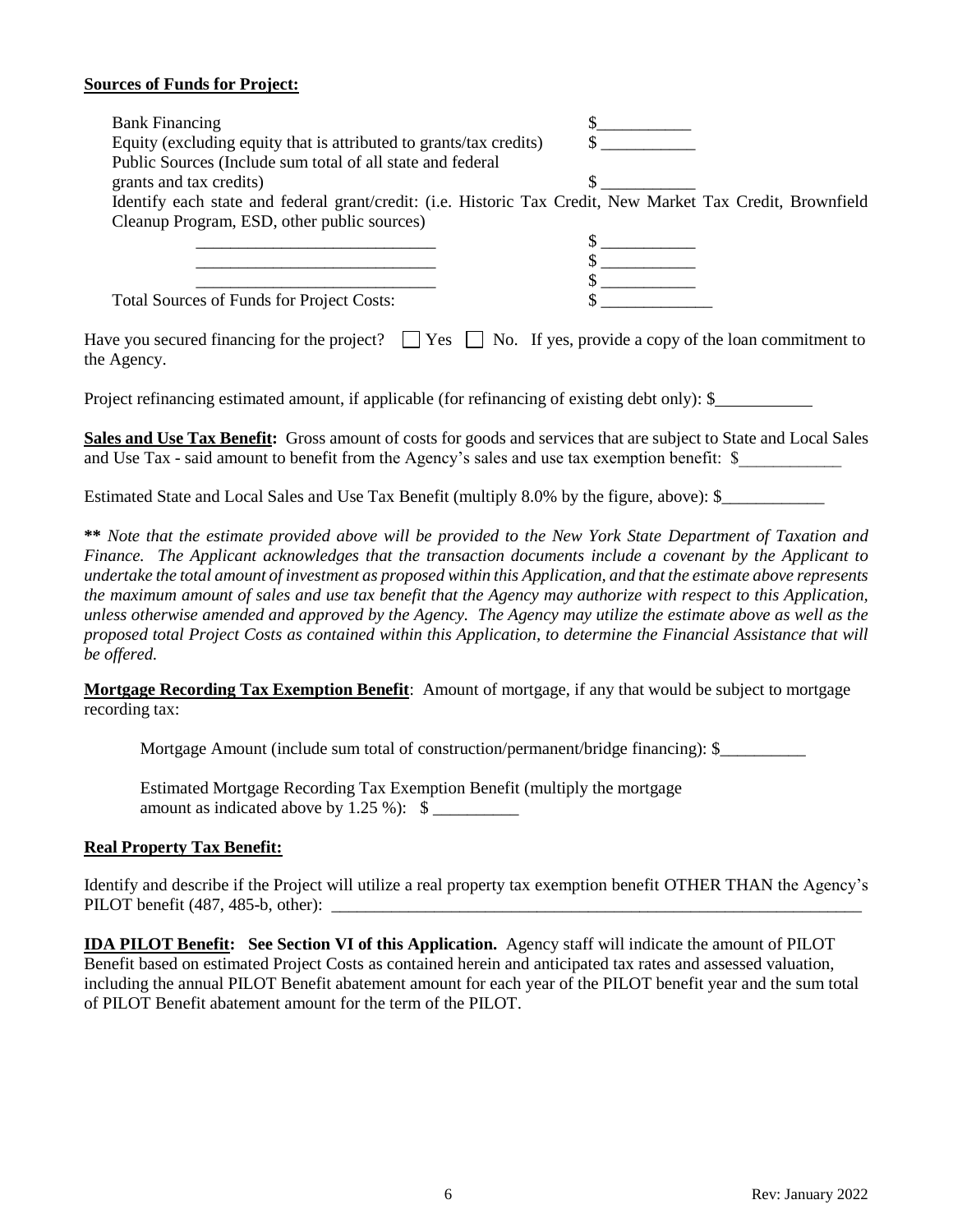## **F) Job Retention and Job Creation**

Is the project necessary to expand project employment?  $\Box$  Yes or  $\Box$  No

Is project necessary to retain existing employment?  $\Box$  Yes or  $\Box$  No

# **Employment Plan (Specific to the proposed project location):**

|                   | Current $#$ of jobs at<br>proposed project<br>location or to be<br>relocated at project<br>location | If financial assistance If financial assistance Estimate number of<br>is granted – project the is granted – project<br>number of FT and PT the number of FT and Market Area in which<br>jobs to be retained | PT jobs to be created the project is located<br>upon 24 months (2)<br>years) after Project<br>completion | residents of the Labor<br>that will fill the FT and<br>PT jobs to be created<br>upon 24 months (2)<br>years) after project<br>completion ** |
|-------------------|-----------------------------------------------------------------------------------------------------|-------------------------------------------------------------------------------------------------------------------------------------------------------------------------------------------------------------|----------------------------------------------------------------------------------------------------------|---------------------------------------------------------------------------------------------------------------------------------------------|
| Full time<br>(FT) |                                                                                                     |                                                                                                                                                                                                             |                                                                                                          |                                                                                                                                             |
| Part Time<br>(PT) |                                                                                                     |                                                                                                                                                                                                             |                                                                                                          |                                                                                                                                             |
| Total $***$       |                                                                                                     |                                                                                                                                                                                                             |                                                                                                          |                                                                                                                                             |

\*\* The Labor Market Area includes the Counties of Cattaraugus, Erie, Allegany, Chautauqua and Wyoming. For purposes of this question, estimate the number of FT and PT jobs that will be filled, as indicated in the third column, by residents of the Labor Market Area, in the fourth column.

\*\*\* By statute, Agency staff must project the number of FT jobs that would be retained and created if the request for Financial Assistance is granted. Agency staff will project such jobs over the two-year time period following Project completion. Agency staff converts PT jobs into FT jobs by dividing the number of PT jobs by two (2).

## **Salary and Fringe Benefits for Jobs to be Retained and Created:**

| Category of jobs to be<br>retained and/or created retained and/or | # of employees<br>created | for Full Time | Average salary Average fringe Average salary Average fringe<br>time | applicable | benefits for full for part time, if benefits for part<br>time, if<br>applicable |
|-------------------------------------------------------------------|---------------------------|---------------|---------------------------------------------------------------------|------------|---------------------------------------------------------------------------------|
| Management                                                        |                           |               |                                                                     |            |                                                                                 |
| Professional                                                      |                           |               |                                                                     |            |                                                                                 |
| Administrative                                                    |                           |               |                                                                     |            |                                                                                 |
| Production                                                        |                           |               |                                                                     |            |                                                                                 |
| <b>Independent Contractor</b>                                     |                           |               |                                                                     |            |                                                                                 |
| Other                                                             |                           |               |                                                                     |            |                                                                                 |

\*\* Note that the Agency may utilize the foregoing employment projections, among other items, to determine the financial assistance that will be offered by the Agency to the Applicant. The Applicant acknowledges that the transaction documents may include a covenant by the Applicant to retain the number of jobs and create the number of jobs with respect to the Project as set forth in this Application.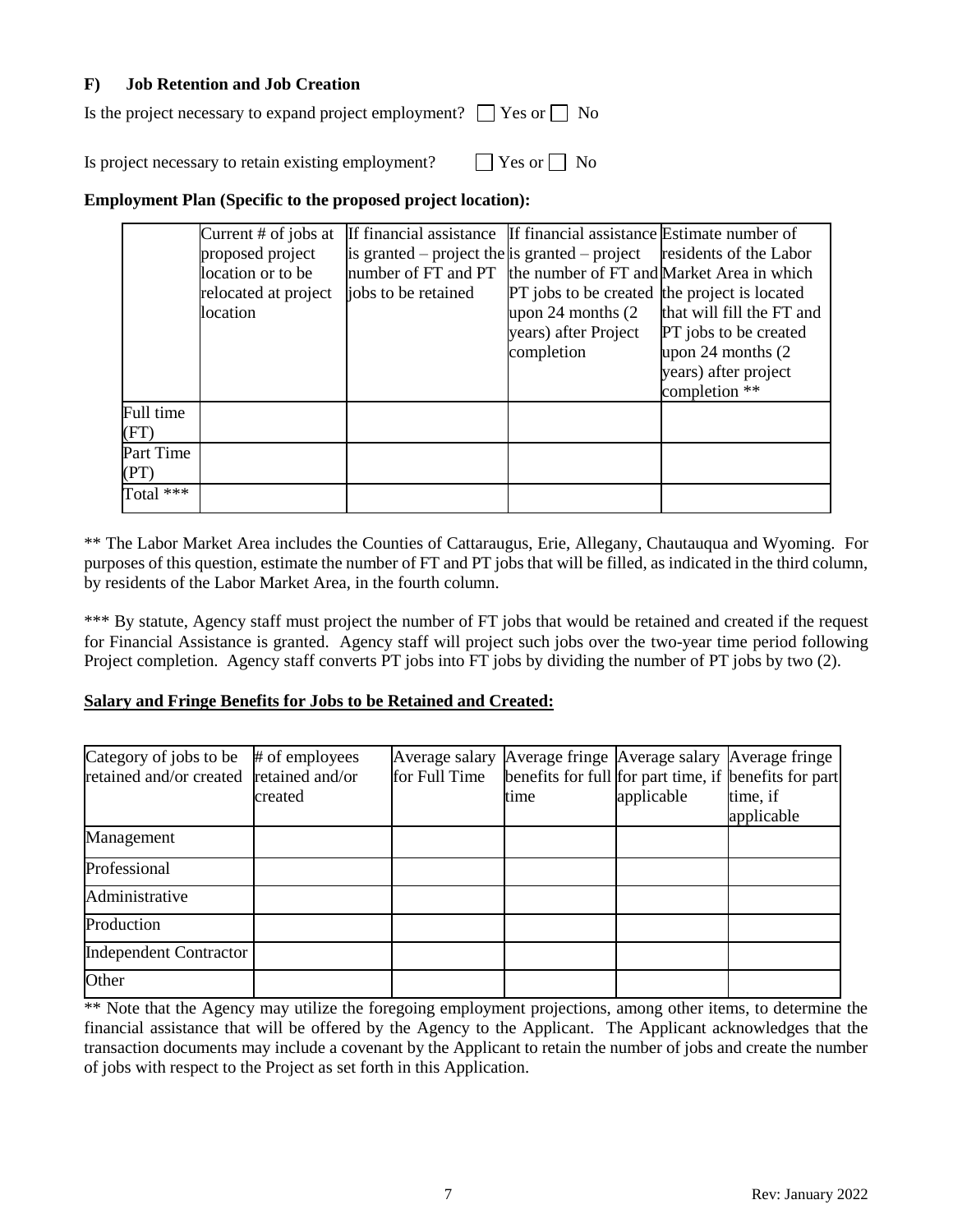# **Payroll Information:**

|                                                                    | Annual Payroll at proposed project site upon project completion    |                    |  |
|--------------------------------------------------------------------|--------------------------------------------------------------------|--------------------|--|
| Estimated average annual salary of jobs to be retained (full time) |                                                                    |                    |  |
|                                                                    | Estimated average annual salary of jobs to be retained (part time) |                    |  |
|                                                                    | Estimated average annual salary of jobs to be created (full time)  |                    |  |
|                                                                    | Estimated average annual salary of jobs to be created (part time)  |                    |  |
| Estimated salary range of jobs to be created                       |                                                                    |                    |  |
| From (full time)                                                   |                                                                    | To (full time) $\$ |  |
| From (part time)                                                   |                                                                    | To (part time) $\$ |  |
|                                                                    |                                                                    |                    |  |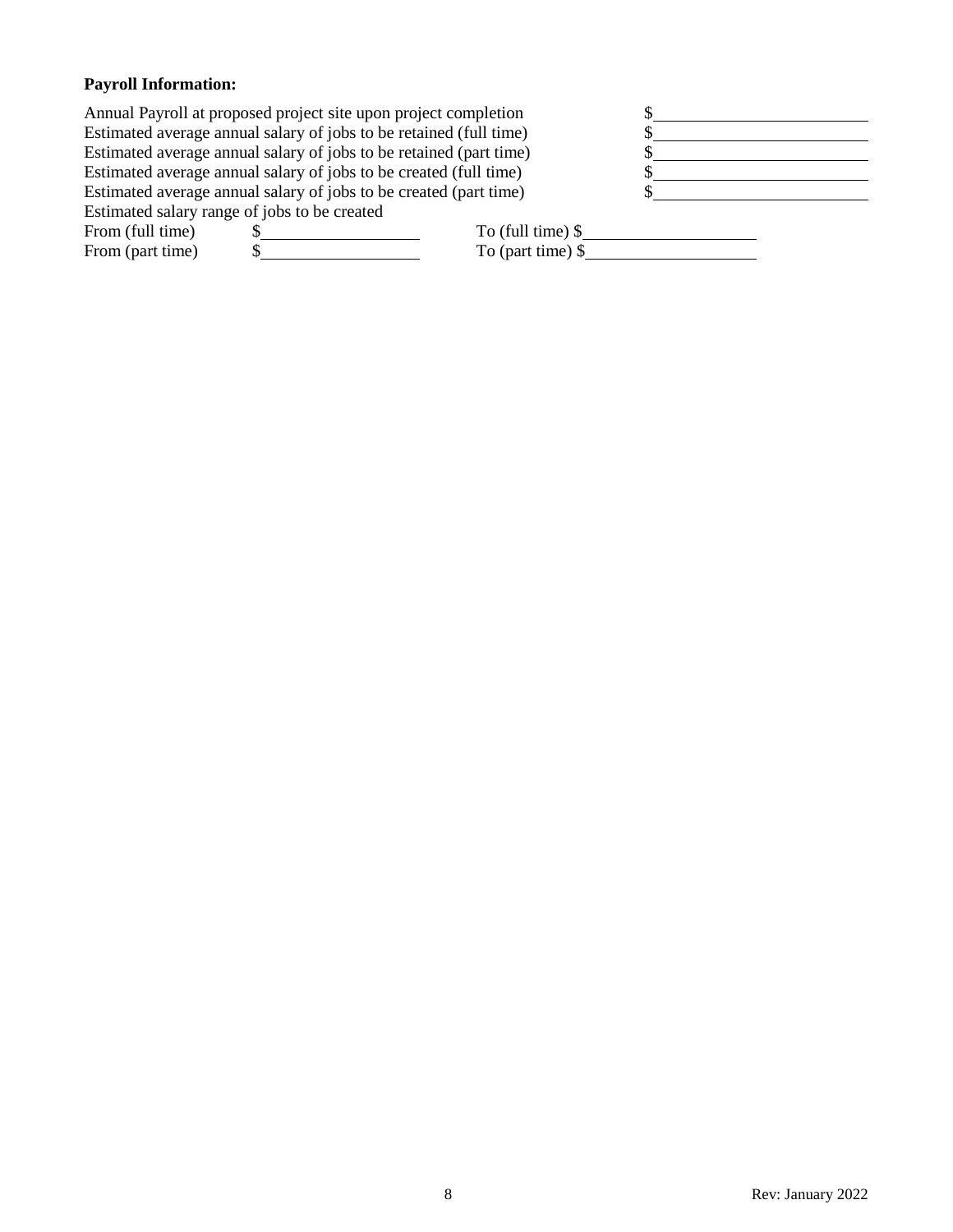**If this is a Single-Use facility fill in section A. If this is a Multi-Tenant fill in section B.**

## **A) For Single Use Facility (to be filled out by developer):**

| Occupant Name: University of the Community of the Community of the Community of the Community of the Community of the Community of the Community of the Community of the Community of the Community of the Community of the Co |                                                                                                                       |                                 |
|--------------------------------------------------------------------------------------------------------------------------------------------------------------------------------------------------------------------------------|-----------------------------------------------------------------------------------------------------------------------|---------------------------------|
| Address:                                                                                                                                                                                                                       | <u> 1980 - Andrea State Barbara, poeta esperanto-</u>                                                                 |                                 |
|                                                                                                                                                                                                                                | State:                                                                                                                | $\mathsf{Zip:}\n \qquad \qquad$ |
| <b>Contact Person:</b>                                                                                                                                                                                                         | <u> 1980 - Jan Sarajević, politički predstavanja i politička predstava i politička predstava i politička predstav</u> |                                 |
| Phone:                                                                                                                                                                                                                         | Fax:                                                                                                                  |                                 |
| E-Mail:                                                                                                                                                                                                                        |                                                                                                                       |                                 |
| Federal ID#:                                                                                                                                                                                                                   |                                                                                                                       | NAICS Code:                     |
|                                                                                                                                                                                                                                |                                                                                                                       |                                 |

#### **B**) **Multi-Tenant Facility (to be filled out by developer):**

Have any tenant leases been entered into for this project  $\Box$  Yes or  $\Box$  No.

If yes, list below and provide square footage to be leased to tenant and NAICS Code for tenant and nature of business.

| <b>Tenant Name</b> | <b>Current Address</b> | # of sq. ft. and | Briefly describe type of business, |
|--------------------|------------------------|------------------|------------------------------------|
|                    | (city, state, zip)     | % of total to be | products services                  |
|                    |                        | occupied at new  |                                    |
|                    |                        | project site     |                                    |
|                    |                        |                  |                                    |
|                    |                        |                  |                                    |
|                    |                        |                  |                                    |
|                    |                        |                  |                                    |
|                    |                        |                  |                                    |
|                    |                        |                  |                                    |
|                    |                        |                  |                                    |
|                    |                        |                  |                                    |
|                    |                        |                  |                                    |
|                    |                        |                  |                                    |
|                    |                        |                  |                                    |
|                    |                        |                  |                                    |
|                    |                        |                  |                                    |
|                    |                        |                  |                                    |
|                    |                        |                  |                                    |
|                    |                        |                  |                                    |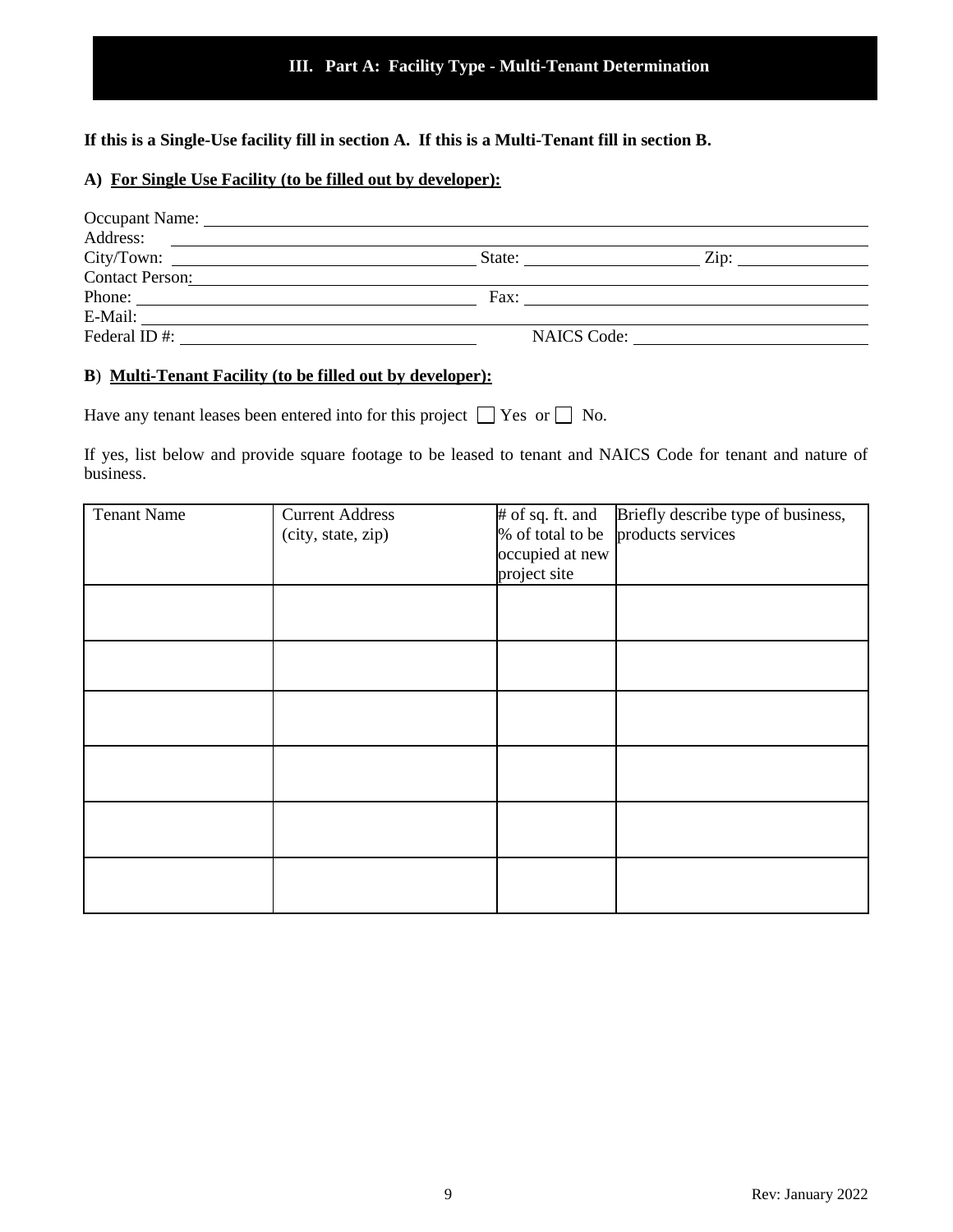**\*\* This section must be completed for each proposed tenant \*\***

**A Retail Questionnaire will need to be prepared for each proposed tenant if customers will personally visit the tenant to either participate in a retail sale transaction or pay for a service.**

**An Inter-Municipal Move Determination will need to be completed for each proposed tenant that is relocating from another municipality or abandoning an existing facility.**

| Property Address:                                                                                                                                                                                                                                           |   |
|-------------------------------------------------------------------------------------------------------------------------------------------------------------------------------------------------------------------------------------------------------------|---|
| City/Town:                                                                                                                                                                                                                                                  |   |
|                                                                                                                                                                                                                                                             |   |
| Amount of space to be leased: SF. What percentage of the building does this represent?                                                                                                                                                                      | % |
| Are terms of the lease: $GROSS \Box$ or NET $\Box$                                                                                                                                                                                                          |   |
| If GROSS lease, explain how Agency benefits are passed to the tenant:                                                                                                                                                                                       |   |
|                                                                                                                                                                                                                                                             |   |
|                                                                                                                                                                                                                                                             |   |
|                                                                                                                                                                                                                                                             |   |
|                                                                                                                                                                                                                                                             |   |
|                                                                                                                                                                                                                                                             |   |
|                                                                                                                                                                                                                                                             |   |
|                                                                                                                                                                                                                                                             |   |
| Number of employees to be relocated to new project location:                                                                                                                                                                                                |   |
| Full-Time: Part-Time: Total:                                                                                                                                                                                                                                |   |
| List the square footage which the proposed tenant will lease at the Project location: SF                                                                                                                                                                    |   |
| List the square footage which the proposed tenant leases at its present location(s): _________________________SF                                                                                                                                            |   |
| Will the project result in relocation from one municipality to another and/or abandonment from other tenant/user(s)<br>facilities in New York State?                                                                                                        |   |
| $\bigcap$ Yes or $\bigcap$ No.                                                                                                                                                                                                                              |   |
| If Yes, fill out Inter-Municipal-Move Determination form.                                                                                                                                                                                                   |   |
| What will happen to the existing facility once vacated?<br>The matter of the existing facility once vacated?                                                                                                                                                |   |
|                                                                                                                                                                                                                                                             |   |
| Are any of the proposed tenant's current operations located in facilities which have received an Industrial<br>Development Agency benefit? $\Box$ Yes or $\Box$ No. If yes, provide details as to location, and amount of leased space,<br>how long leased? |   |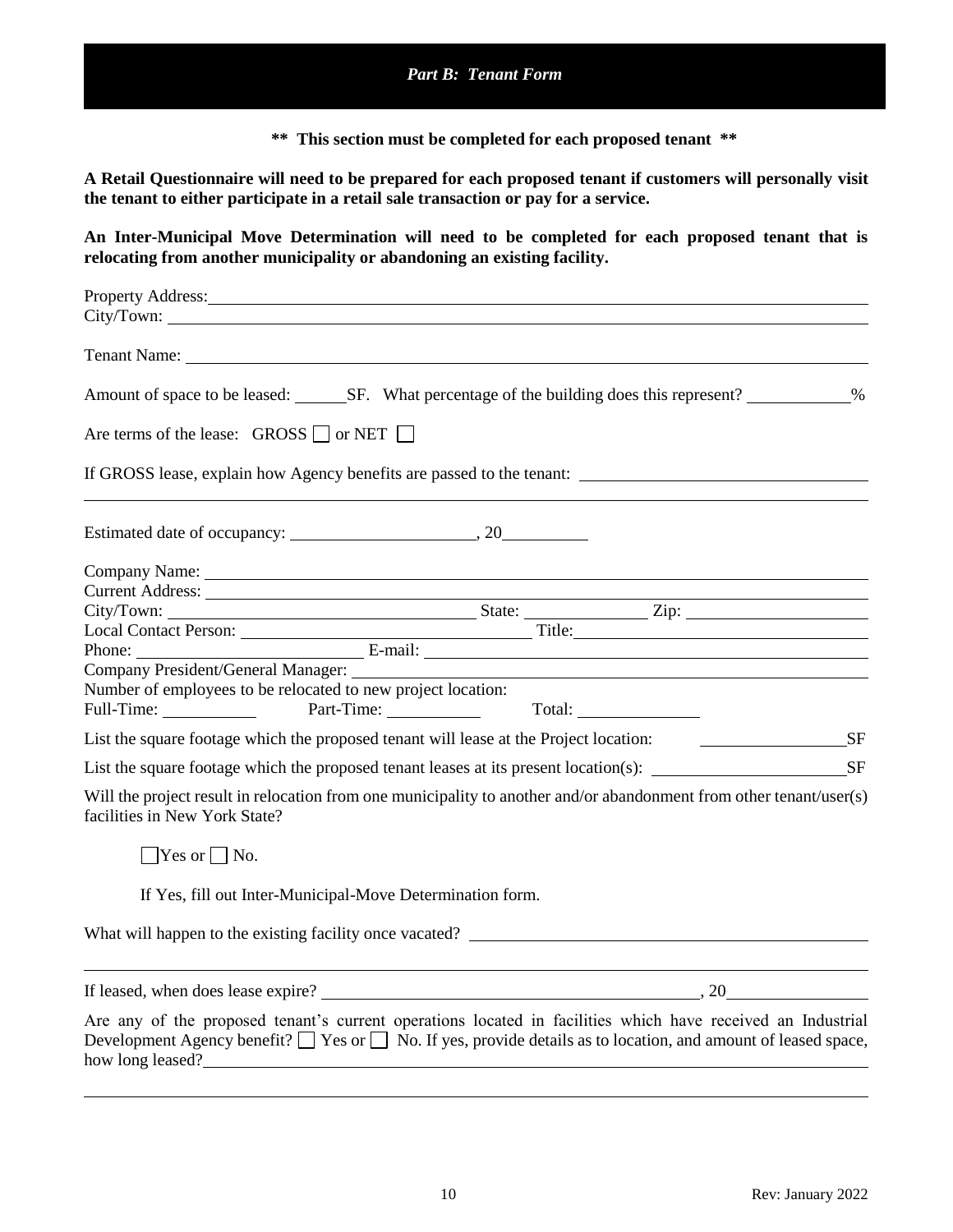## **IV. Retail Questionnaire**

**To ensure compliance with Section 862 of the New York General Municipal Law, the Agency requires additional information if the proposed Project is one where customers personally visit the Project site to undertake either a retail sale transaction or to purchase services.**

#### **Answer the following:**

**A.** Will any portion of the project (including that portion of the cost to be financed from equity or other sources) consist of facilities or property that are or will be primarily used in making sales of goods or services to customers who personally visit the project site?

 $\Box$  Yes or  $\Box$  No. If the answer is yes, continue below. If no, proceed to next section

For purposes of Question A, the term "retail sales" means (i) sales by a registered vendor under Article 28 of the Tax Law of the State of New York (the "Tax Law") primarily engaged in the retail sale of tangible personal property (as defined in Section  $1101(b)(4)(i)$  of the Tax Law), or (ii) sales of a service to customers who personally visit the Project.

**B**. What percentage of the cost of the Project will be expended on such facilities or property primarily used in making sales of goods or services to customers who personally visit the project? \_\_\_\_\_\_\_\_\_\_\_\_\_%. If **the answer is less than 33% do not complete the remainder of the retail determination and proceed to Inter-Municipal Move Determination.**

**If the answer to A is Yes AND the answer to Question B is greater than 33.33%, indicate which of the following questions below apply to the project:**

**1.** Will the project be operated by a not-for-profit corporation  $\Box$  Yes or  $\Box$  No.

|  |  |                                                      |  |  |  | 2. Is the Project location or facility likely to attract a significant number of visitors from outside the |  |  |  |
|--|--|------------------------------------------------------|--|--|--|------------------------------------------------------------------------------------------------------------|--|--|--|
|  |  |                                                      |  |  |  | economic development region (Cattaraugus, Erie, Allegany, Chautauqua and Wyoming counties) in which        |  |  |  |
|  |  | the project will be located? $\Box$ Yes or $\Box$ No |  |  |  |                                                                                                            |  |  |  |

**3.** Is the predominant purpose of the project to make available goods or services which would not, but for the project, be reasonably accessible to the residents of the municipality within which the proposed project would be located because of a lack of reasonably accessible retail trade facilities offering such goods or services?  $\Box$  Yes or  $\Box$  No

**4.** Will the project preserve permanent, private sector jobs or increase the overall number of permanent, private sector jobs in the State of New York?  $\Box$  Yes or  $\Box$  No.

If yes, explain

**5.** Is the project located in a Highly Distressed Area?  $\Box$  Yes or  $\Box$  No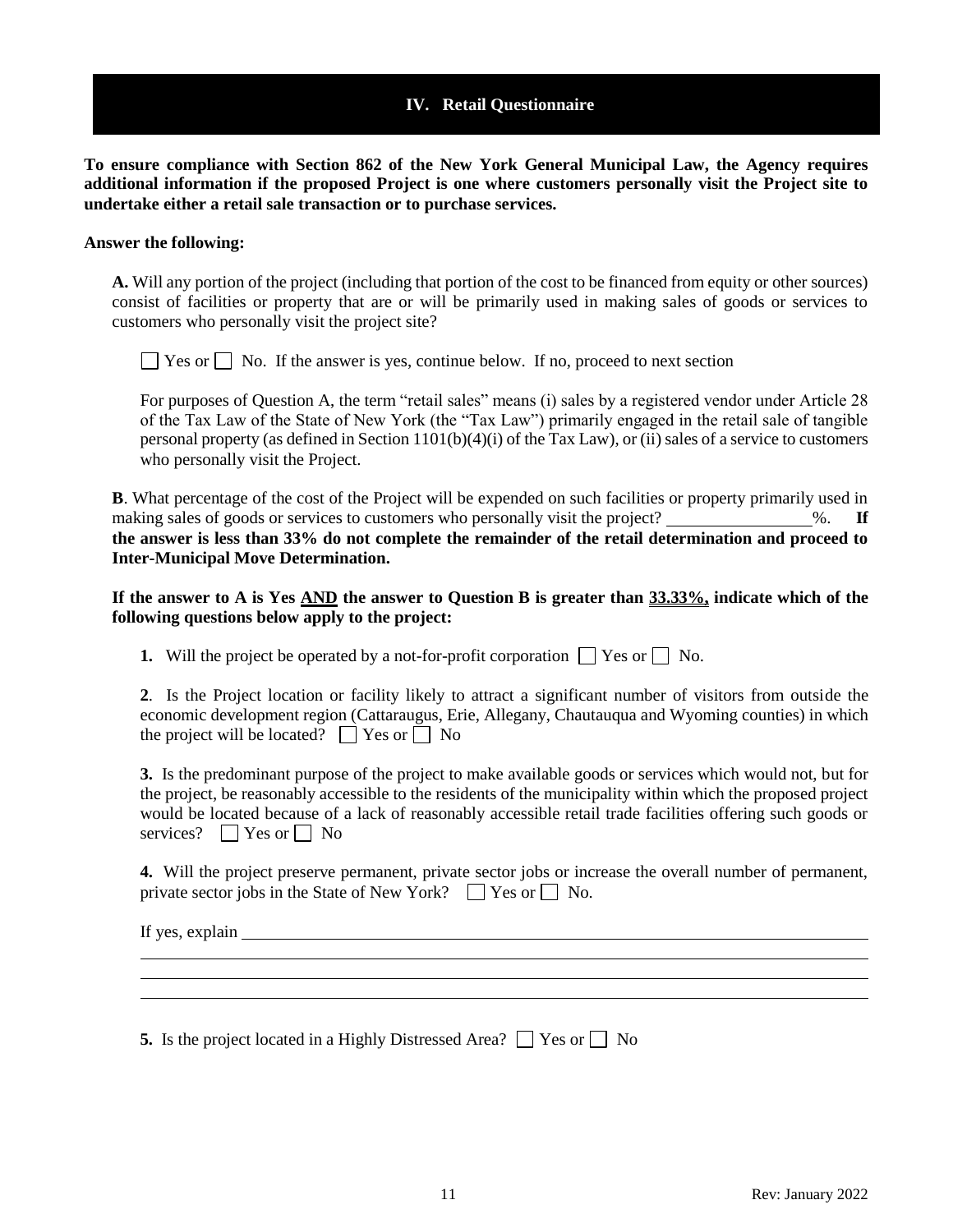## **V. Inter-Municipal Move Determination**

If completion of a Project benefiting from Agency Financial Assistance results in the removal of an industrial or manufacturing plant of the project occupant from one area of the state to another area of the state or in the abandonment of one or more plants or facilities of the project occupant located within the state, then it must be shown that Agency Financial Assistance is required to prevent the project occupant from relocating out of the state, or is reasonably necessary to preserve the project occupant's competitive position in its respective industry.

| ⌒<br>11.44400.424<br>$\sim$ (IGTESS.<br>21 I L<br>◡w. |                 |
|-------------------------------------------------------|-----------------|
| $\sim$<br>.711.<br>◡                                  | —.<br>---<br>-- |

Will the Project result in the removal of an industrial or manufacturing plant of the Project occupant from one area of the state to another area of the state?  $\Box$  Yes or  $\Box$  No

Will the Project result in the abandonment of one or more plants or facilities of the Project occupant located within the state?  $\Box$  Yes or  $\Box$  No

If Yes to either question, explain how, notwithstanding the aforementioned closing or activity reduction, the Agency's Financial Assistance is required to prevent the Project from relocating out of the State, or is reasonably necessary to preserve the Project occupant's competitive position in its respective industry:

Does the Project involve relocation or consolidation of a project occupant from another municipality?

| Within New York State     | $\Box$ Yes or $\Box$ No |
|---------------------------|-------------------------|
| Within Cattaraugus County | $\Box$ Yes or $\Box$ No |

| Yes or $  \cdot  $ | Nc |
|--------------------|----|
| Yes or             | Nc |

If Yes to either question, explain:

What are some of the key requirements the project occupant is looking for in a new site (for example minimum of number of sq. ft., 12 foot ceilings, truck loading docks, thruway accessibility. etc.)

If the project occupant is currently located in Cattaraugus County and will be moving to a different municipality within Cattaraugus County, has the project occupant attempted to find a suitable location within the municipality in which it is currently located?  $\Box$  Yes or  $\Box$  No

What factors have led the project occupant to consider remaining or locating in Cattaraugus County?

If the current facility is to be abandoned, what is going to happen to the current facility that the project occupant is located in?

 $\overline{\phantom{a}}$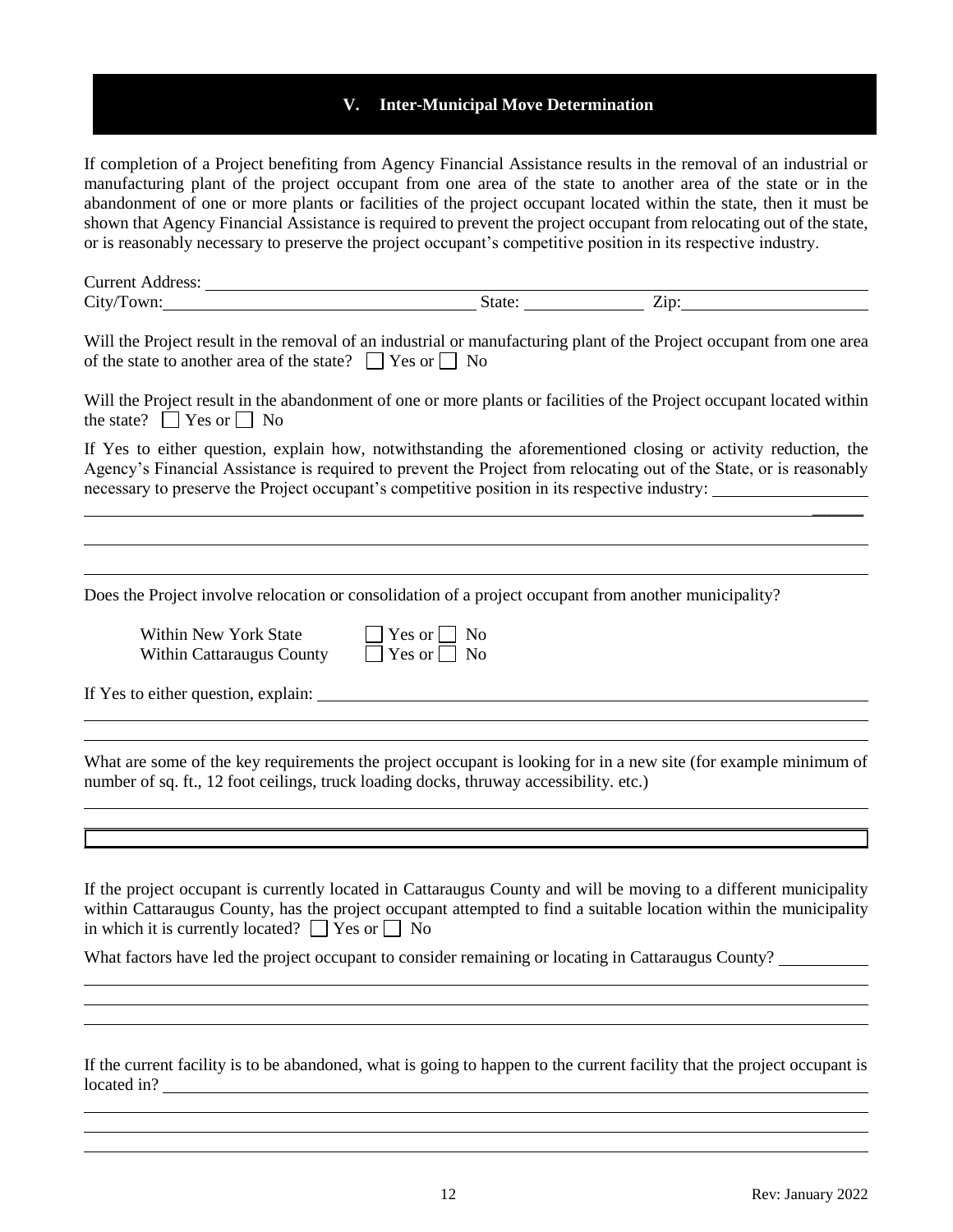Provide a list of properties considered, and reason they were not adequate. (Some examples include: site not large enough, layout was not appropriate, did not have adequate utility service, etc.)

| Property (Address) | Reason |
|--------------------|--------|
|                    |        |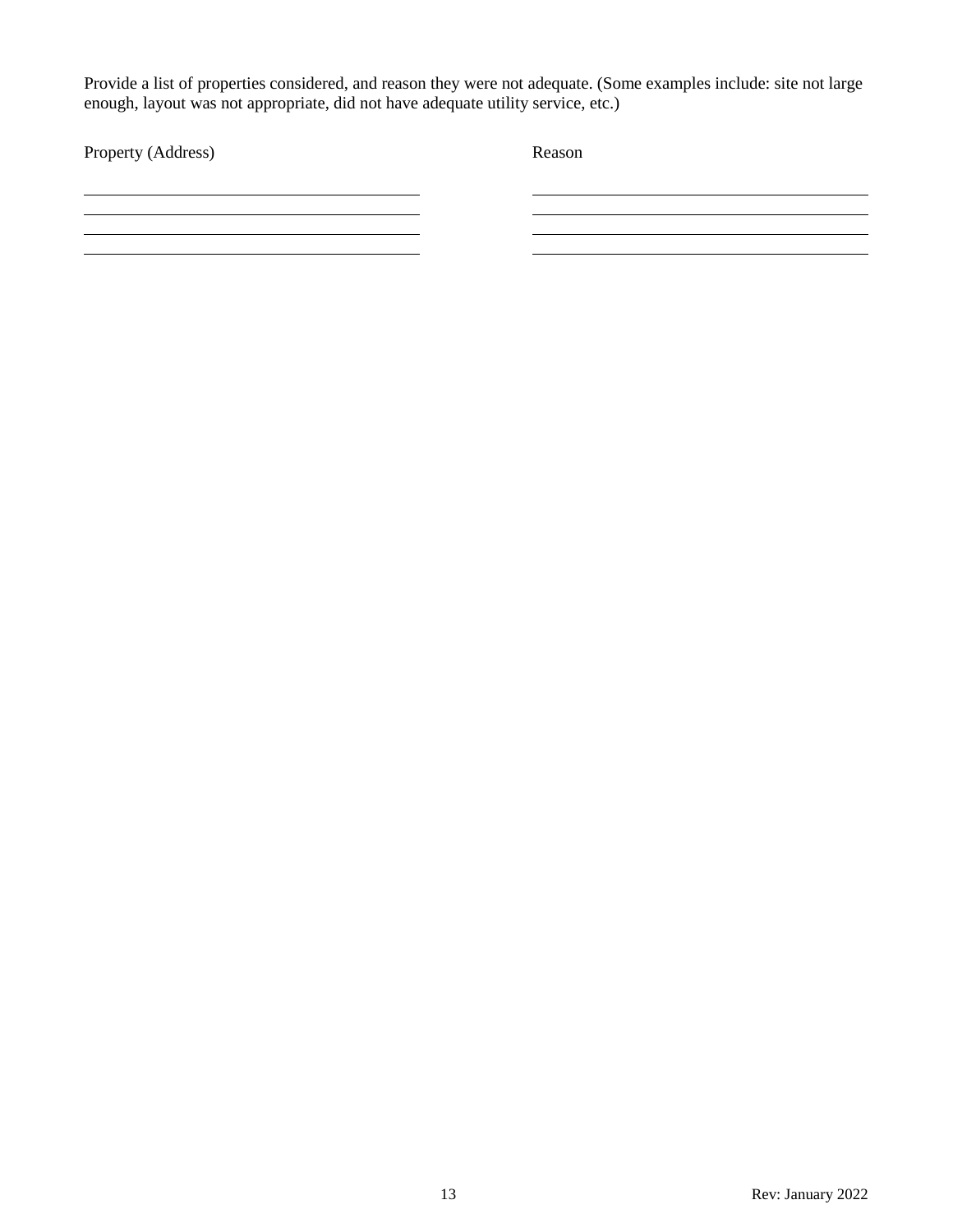# **VI. Estimate of Real Property Tax Abatement Benefits\*\*\* and Percentage of Project Costs financed from Public Sector sources**

**\*\* This Section of the Application will be: (i) completed by CCIDA Staff based upon information contained within the Application, and (ii) provided to the Applicant for ultimate inclusion as part of this completed Application.**

## **PILOT Estimate Table Worksheet**

**CCIDA Staff will insert and/or prepare appropriate PILOT Benefit information.**

## **Percentage of Project Costs financed from Public Sector Table Worksheet:**

| <b>Total Project</b> | Estimated    | Estimated      | <b>Estimated Value of</b> | Total of Other Public Incentives |
|----------------------|--------------|----------------|---------------------------|----------------------------------|
| Cost                 | Value of     | Value of Sales | Mortgage Tax              | (Tax Credits, Grants, ESD)       |
|                      | <b>PILOT</b> | Tax Incentive  | Incentive                 | Incentives, etc.)                |

**Calculate % (Est. PILOT + Est. Sales Tax+ Est. Mortgage Tax+ Other)/Total Project Costs: \_\_\_\_\_\_\_\_\_\_\_%**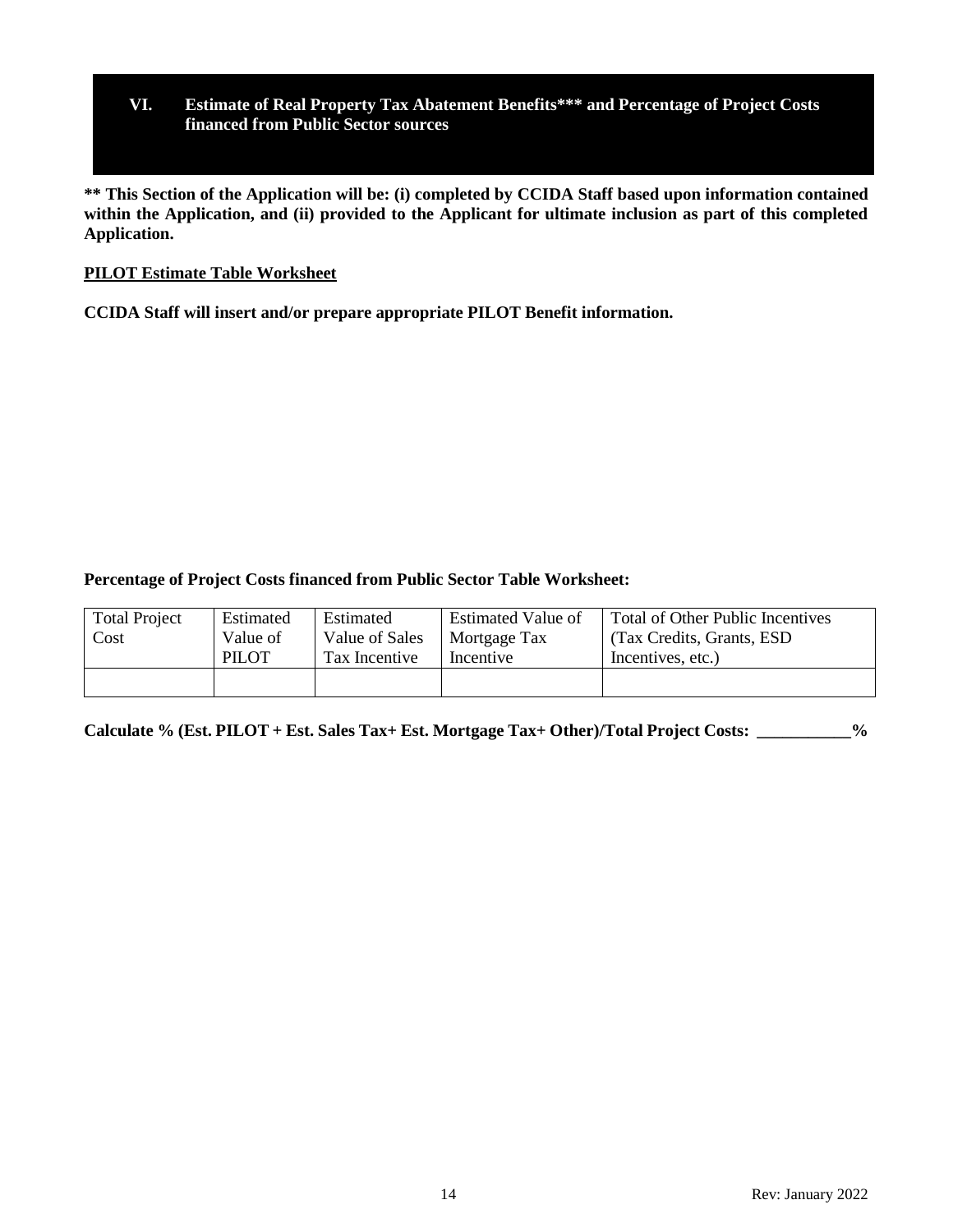#### **Attachment A: Representations, Certifications and Indemnification**

(name of CEO or other authorized representative of Applicant) confirms and says that he/she is the \_\_\_\_\_\_\_\_\_\_\_\_\_\_\_\_\_\_\_\_\_\_\_(title) of \_\_\_\_\_\_\_\_\_\_\_\_\_\_\_\_\_\_\_\_\_\_\_\_\_\_\_\_\_\_\_\_(name of corporation or other entity) named in the attached Application (the "Applicant"), that he/she has read the foregoing Application and knows the contents thereof, and hereby represents, understands, and otherwise agrees with the Agency and as follows:

- A. Job Listings: In accordance with Section 858-b(2) of the New York General Municipal Law, the Applicant understands and agrees that, if the Project receives any Financial Assistance from the Agency, except as otherwise provided by collective bargaining agreements, new employment opportunities created as a result of the Project will be listed with the New York State Department of Labor Community Services Division (the "DOL") and with the administrative entity (collectively with the DOL, the "JTPA Entities") of the service delivery area created by the federal job training partnership act (Public Law 97-300) ("JTPA") in which the Project is located.
- B. First Consideration for Employment: In accordance with Section 858-b(2) of the New York General Municipal Law, the Applicant understands and agrees that, if the Project receives any Financial Assistance from the Agency, except as otherwise provided by collective bargaining agreements, where practicable, the Applicant will first consider persons eligible to participate in JTPA programs who shall be referred by the JTPA Entities for new employment opportunities created as a result of the Project.
- C. Annual Sales Tax Filings: In accordance with Section 874(8) of the New York General Municipal Law, the Applicant understands and agrees that, if the Project receives any sales tax exemptions as part of the Financial Assistance from the Agency, in accordance with Section 874(8) of the General Municipal Law, the Applicant agrees to file, or cause to be filed, with the New York State Department of Taxation and Finance, the annual form prescribed by the Department of Taxation and Finance, describing the value of all sales tax exemptions claimed by the Applicant and all consultants or subcontractors retained by the Applicant. Copies of all filings shall be provided to the Agency.
- D. Employment Reports: The Applicant understands and agrees that, if the Project receives any Financial Assistance from the Agency, the Applicant agrees to file, or cause to be filed, with the Agency, at least annually or as otherwise required by the Agency, reports regarding the number of people employed at the project site, salary levels, contractor utilization and such other information (collectively, "Employment Reports") that may be required from time to time on such appropriate forms as designated by the Agency. Failure to provide Employment Reports within 30 days of an Agency request shall be an Event of Default under the PILOT Agreement between the Agency and Applicant and, if applicable, an Event of Default under the Agent Agreement between the Agency and Applicant. In addition, a Notice of Failure to provide the Agency with an Employment Report may be reported to Agency board members, said report being an agenda item subject to the Open Meetings Law.
- E. The Applicant acknowledges that certain environmental representations will be required at closing. The Applicant shall provide with this Representation, Certification and Indemnification Form copies of any known environmental reports, including any existing Phase I Environmental Site Assessment Report(s) and/or Phase II Environmental Investigations. The Agency may require the Company and/or owner of the premises to prepare and submit an environmental assessment and audit report, including but not necessarily limited to, a Phase I Environmental Site Assessment Report and a Phase II Environmental Investigation, with respect to the Premises at the sole cost and expense of the owner and/or the Applicant. All environmental assessment and audit reports shall be completed in accordance with ASTM Standard Practice E1527-05 and shall be conformed over to the Agency so that the Agency is authorized to use and rely on the reports. The Agency, however, does not adopt, ratify, confirm or assume any representation made within reports required herein.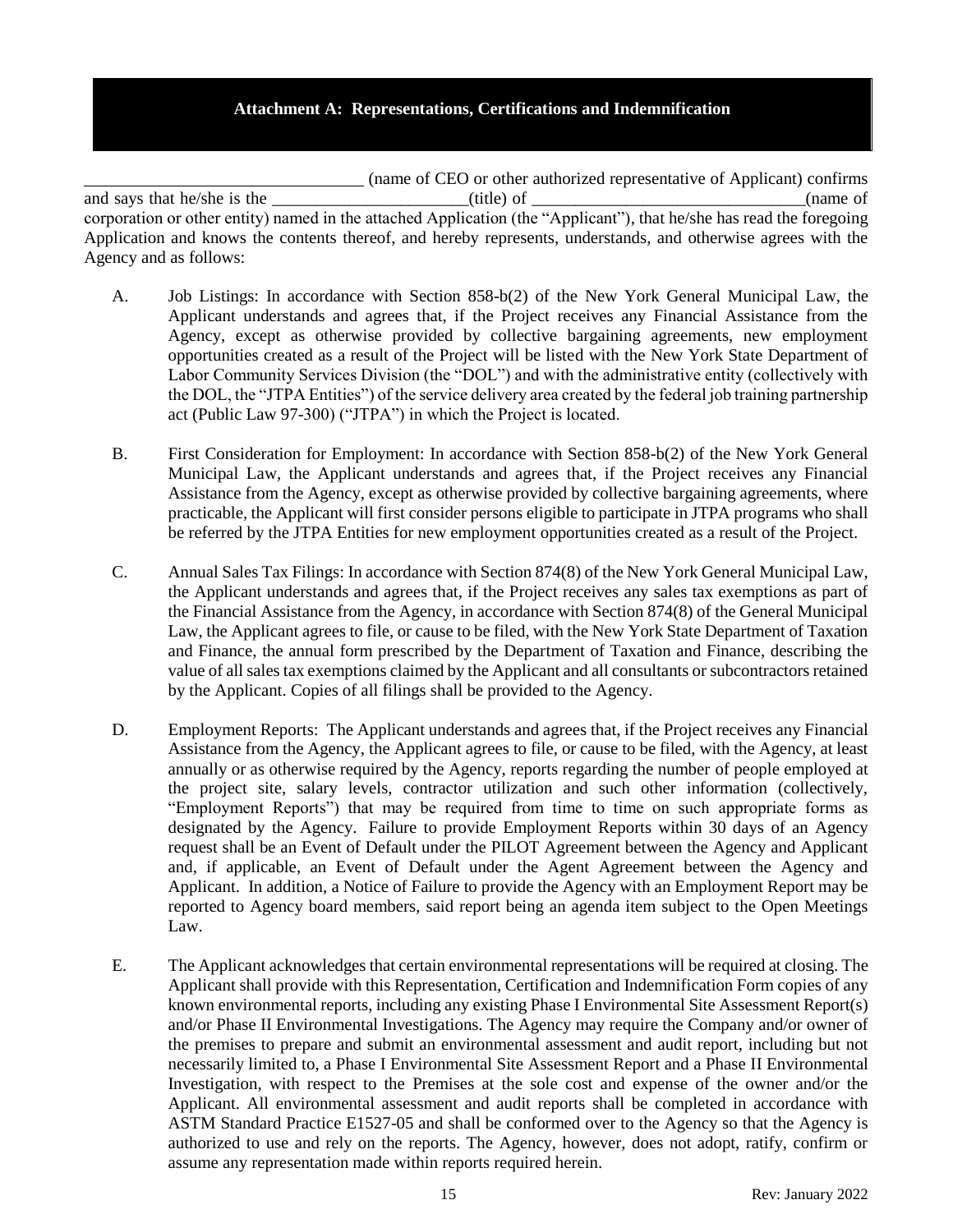- F. The Applicant and/or the owner, and their successors and assigns, hereby release, defend and indemnify the Agency from any and all suits, causes of action, litigations, damages, losses, liabilities, obligations, penalties, claims, demands, judgments, costs, disbursements, fees or expenses of any kind or nature whatsoever (including, without limitation, attorneys', consultants' and experts' fees) which may at any time be imposed upon, incurred by or asserted or awarded against the Agency, resulting from or arising out of any inquiries and/or environmental assessments, investigations and audits performed on behalf of the Applicant and/or the owner pursuant hereto, including the scope, level of detail, contents or accuracy of any environmental assessment, audit, inspection or investigation report completed hereunder and/or the selection of the environmental consultant, engineer or other qualified person to perform such assessments, investigations, and audits.
- G. Hold Harmless Provision: The Applicant acknowledges and agrees that the Applicant shall be and is responsible for all costs of the Agency incurred in connection with any actions required to be taken by the Agency in furtherance of the Application including the Agency's costs of general counsel and/or the Agency's bond/transaction counsel whether or not the Application, the proposed Project it describes, the attendant negotiations, or the issue of bonds or other transaction or agreement are ultimately ever carried to successful conclusion and agrees that the Agency shall not be liable for and agrees to indemnify, defend, and hold the Agency harmless from and against any and all liability arising from or expense incurred by: (i) the Agency's examination and processing of, and action pursuant to or upon, the Application, regardless of whether or not the Application or the proposed Project described herein or the tax exemptions and other assistance requested herein are favorably acted upon by the Agency; (ii) the Agency's acquisition, construction and/or installation of the proposed Project described herein; and (iii) any further action taken by the Agency with respect to the proposed Project including, without limiting the generality of the foregoing, all causes of action and attorney's fees and any other expenses incurred in defending any suits or actions which may arise as a result of any of the foregoing. Applicant hereby understands and agrees, in accordance with Section 875(3) of the New York General Municipal Law and the policies of the Agency that any New York State and local sales and use tax exemption claimed by the Applicant and approved by the Agency, any mortgage recording tax exemption claimed by the Applicant and approved by the Agency, and/or any real property tax abatement claimed by the Applicant and approved by the Agency, in connection with the Project, may be subject to recapture and/or termination by the Agency under such terms and conditions as will be established by the Agency and set forth in transaction documents to be entered into by and between the Agency and the Applicant. The Applicant further represents and warrants that the information contained in this Application, including without limitation information regarding the amount of the New York State and local sales and use tax exemption benefit, the amount of the mortgage recording tax exemption benefit, and the amount of the real property tax abatement, if and as applicable, to the best of the Applicant's knowledge, is true, accurate and complete.
- H. This obligation includes an obligation to submit an Agency Fee Payment to the Agency in accordance with the Agency Fee policy effective as of the date of this Application
- I. By executing and submitting this Application, the Applicant covenants and agrees to pay the following fees to the Agency:
	- (i) a non-refundable \$1,500.00 application processing and publication fee (the "Application Fee") at time of application submission payable CCIDA;
	- (ii) Unless otherwise agreed to by the Agency, an amount equal to one and one quarter percent (1.0625%) of the total project costs, at the time of issuance of Financial Assistance/closing;
	- (iii) All fees, costs and expenses incurred by the Agency for (1) legal services, including but not limited to those provided by the Agency's general counsel and/or the Agency's bond/transaction counsel, thus note that the Applicant is entitled to receive a written estimate of fees and costs of the Agency's general counsel and the Agency's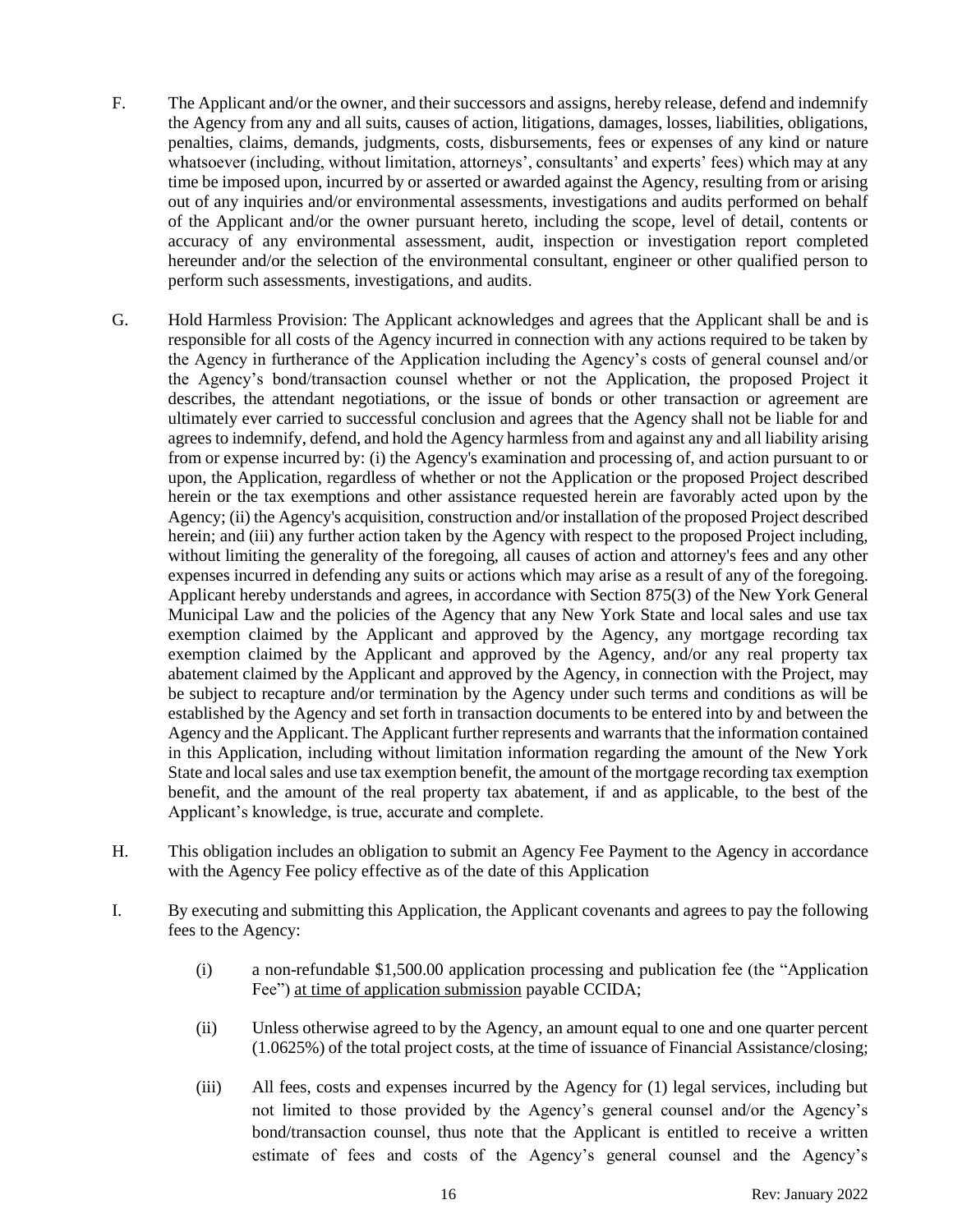bond/transaction counsel; and (2) other consultants retained by the Agency in connection with the proposed project, with all such charges to be paid by the Applicant at the closing.

- J. If the Applicant fails to conclude or consummate the necessary negotiations, or fails, within a reasonable or specified period of time, to take reasonable proper or requested action, or withdraws, abandons, cancels, or neglects the Application, or if the Applicant is unable to find buyers willing to purchase the bond issue requested, or if the Applicant is unable to facilitate the sale/leaseback or lease/leaseback transaction, then, upon the presentation of an invoice, Applicant shall pay to the Agency, its agents, or assigns all actual costs incurred by the Agency in furtherance of the Application, up to that date and time, including but not necessarily limited to, fees of the Agency's general counsel and/or the Agency's bond/transaction counsel.
- K. The Applicant acknowledges and agrees that all payment liabilities to the Agency and the Agency's general counsel and/or the Agency's bond and/or transaction counsel as expressed in Sections H and I are obligations that are not dependent on final documentation of the transaction contemplated by this Application.
- L. The cost incurred by the Agency and paid by the Applicant, the Agency's general counsel and/or bond/transaction counsel fees and the processing fees, may be considered as a cost of the Project and included in the financing of costs of the proposed Project, except as limited by the applicable provisions of the Internal Revenue Code with respect to tax-exempt bond financing.
- M. The Applicant acknowledges that the Agency is subject to New York State's Freedom of Information Law (FOIL). **Applicant understands that all Project information and records related to this application are potentially subject to disclosure under FOIL subject to limited statutory exclusions**.
- N. The Applicant has read and understands the Agency's Policy Respecting Recapture of Agency Benefits (the "Recapture Policy"). The Applicant covenants and agrees that it fully understands that the Recapture Policy is applicable to the Project that is the subject of this Application, and that the Agency will implement the Recapture Policy if and when it is so required to do so. The Applicant further covenants and agrees that its Project is potentially subject to termination of Agency financial assistance and/or recapture or modification of Agency financial assistance so provided and/or previously granted.
- O. The Applicant understands and agrees that the provisions of Section 862(1) of the New York General Municipal Law, as provided below, will not be violated if Financial Assistance is provided for the proposed Project:

§ 862. Restrictions on funds of the agency. (1) No funds of the agency shall be used in respect of any project if the completion thereof would result in the removal of an industrial or manufacturing plant of the project occupant from one area of the state to another area of the state or in the abandonment of one or more plants or facilities of the project occupant located within the state, provided, however, that neither restriction shall apply if the agency shall determine on the basis of the application before it that the project is reasonably necessary to discourage the project occupant from removing such other plant or facility to a location outside the state or is reasonably necessary to preserve the competitive position of the project occupant in its respective industry.

- P. The Applicant confirms and acknowledges that the owner, occupant, or operator receiving Financial Assistance for the proposed Project is in substantial compliance with applicable local, state and federal tax, worker protection and environmental laws, rules and regulations.
- Q. The Applicant confirms and acknowledges that the submission of any knowingly false or knowingly misleading information may lead to the immediate termination of any Financial Assistance and the reimbursement of an amount equal to all or part of any tax exemption claimed by reason of the Agency's involvement the Project.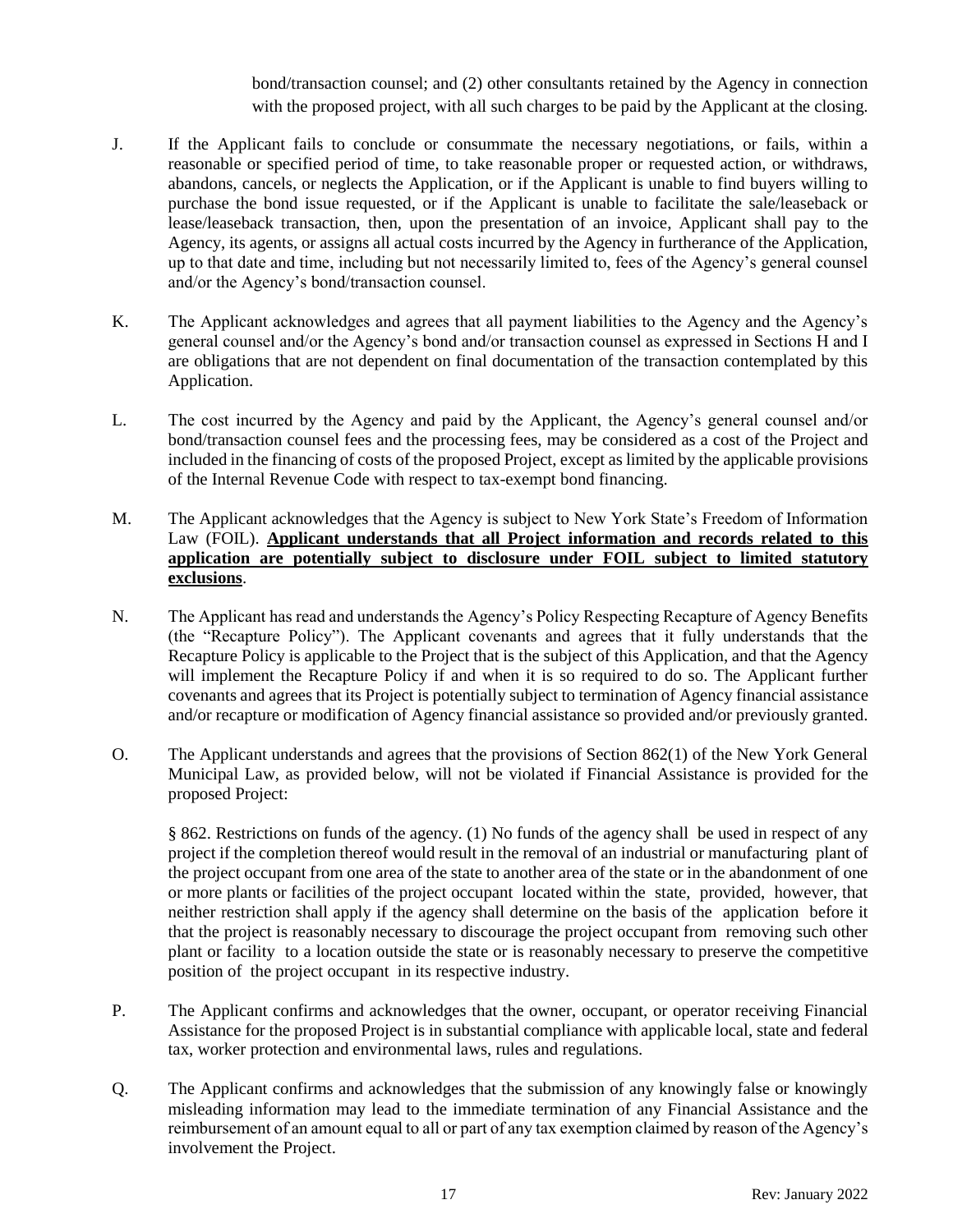- R. The Applicant confirms and hereby acknowledges that as of the date of this Application, the Applicant is in substantial compliance with all provisions of Article 18-A of the New York General Municipal Law, including, but not limited to, the provision of Section 859-a and Section 862(1) of the New York General Municipal Law.
- S. The Applicant and the individual executing this Application on behalf of Applicant acknowledge that the Agency and its counsel will rely on the representations and covenants made in this Application when acting hereon and hereby represents that the statements made herein do not contain any untrue statement of a material fact and do not omit to state a material fact necessary to make the statements contained herein not misleading.

STATE OF NEW YORK (1998) COUNTY OF CATTARAUGUS ) ss.:

\_\_\_\_\_\_\_\_\_\_\_\_\_\_\_\_\_\_\_\_\_\_\_\_\_\_\_\_\_\_\_\_\_, being first duly sworn, deposes and says:

- 1. That I am the \_\_\_\_\_\_\_\_\_\_\_\_\_\_\_ (Corporate Office) of \_\_\_\_\_\_\_\_\_\_\_\_\_\_\_\_\_\_\_\_ (Applicant) and that I am duly authorized on behalf of the Applicant to bind the Applicant.
- 2. That I have read the attached Application, I know the contents thereof, and that to the best of my knowledge and belief, this Application and the contents of this Application are true, accurate and complete.

\_\_\_\_\_\_\_\_\_\_\_\_\_\_\_\_\_\_\_\_\_\_\_\_\_\_\_\_\_\_\_\_\_ (Signature of Officer)

Subscribed and affirmed to me under penalties of perjury this  $\rule{1em}{0.15mm}$  day of  $\rule{1em}{0.15mm}$   $\qquad$   $\qquad$   $\qquad$   $\qquad$   $\qquad$   $\qquad$   $\qquad$   $\qquad$   $\qquad$   $\qquad$   $\qquad$   $\qquad$   $\qquad$   $\qquad$   $\qquad$   $\qquad$   $\qquad$   $\qquad$   $\qquad$   $\qquad$   $\qquad$   $\qquad$   $\qquad$   $\qquad$   $\qquad$   $\qquad$   $\qquad$   $\qquad$   $\qquad$   $\qquad$ 

\_\_\_\_\_\_\_\_\_\_\_\_\_\_\_\_\_\_\_\_\_\_\_\_\_\_\_\_\_\_\_\_\_\_\_\_ (Notary Public)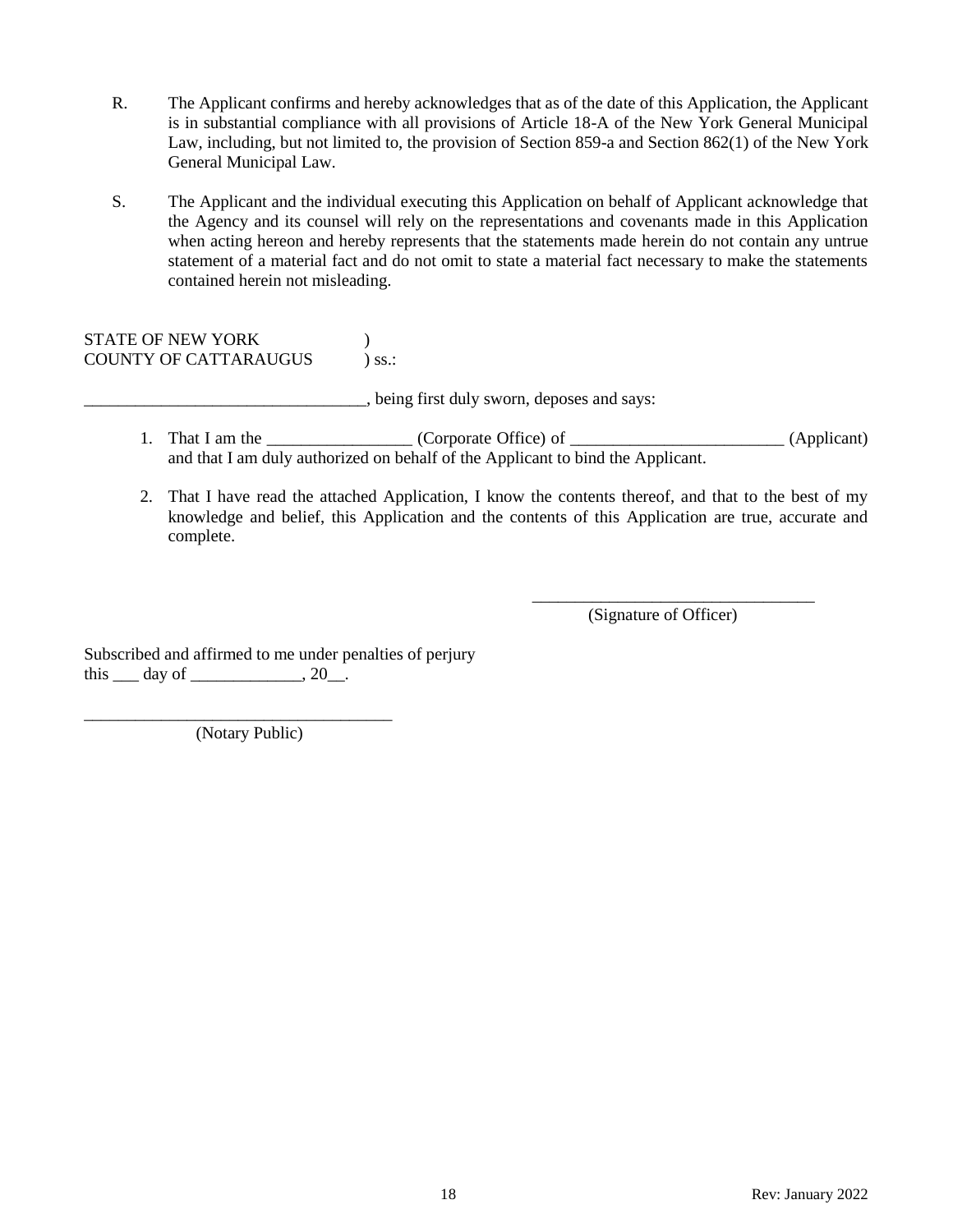### **Attachment B: CCIDA Insurance Requirements**

### **COUNTY OF CATTARAUGUS INDUSTRIAL DEVELOPMENT AGENCY (Insurance Specifications as of June 8, 2021)**

**A summary of CCIDA insurance requirements follows. Please note that insurance is to be provided by the Company and/or Project owner after Board approval and prior to utilization of CCIDA financial assistance, and shall be maintained during the term of any applicable Agent Agreement and/or Lease Agreement by and between the CCIDA and the Company.**

During the term of an Agent Agreement and/or a Lease Agreement entered into with the County of Cattaraugus Industrial Agency an **ACORD 25-Certificate of Liability Insurance and ACORD 855 NY-New York Construction Certificate of Liability Addendum** shall be provided evidencing the following insurance is currently maintained and in force with an insurance carrier approved to do business in the State of New York and maintaining an A.M. Best Rating of A- or better showing County of Cattaraugus Industrial Development Agency as Certificate Holder. It is our suggestion that you share these requirements with your current insurance agent, broker or insurance company.

Acceptable Certificates of Insurance shall indicate the following minimal coverage, limits of insurance, policy numbers and policy effective and expiration dates.

**Commercial General Liability:** Agent and subcontractors shall provide such coverage on an occurrence basis for the named insured's premises & operations and products-completed operations. Blanket Contractual Liability provided within the "insured contract" definition may not be excluded or restricted in any way. Property damage to work performed by subcontractors may not be excluded or restricted nor shall the Additional Insured's coverage for claims involving injury to employees of the Named Insured or their subcontractors be excluded or restricted. The "insured contract" exception to the Employers Liability exclusion also may not be removed or restricted in any way.

These coverages are to be properly evidenced by checking the appropriate box(es) on the **ACORD 855-NY Construction Certificate of Liability Addendum's** Information Section, Items G, H, I and L. Policy shall have attached **Designated Location(s) General Aggregate Limit CG 25 04** endorsement.

#### **Limits expressed shall be no less than:**

| General Aggregate                              |     | \$2,000,000 |
|------------------------------------------------|-----|-------------|
| <b>Products-Completed Operations Aggregate</b> |     | \$2,000,000 |
| Per Occurrence                                 |     | \$1,000,000 |
| Personal & Advertising Injury                  |     | \$1,000,000 |
| <b>Fire Damage Liability</b>                   |     | \$100,000   |
| Medical Payments (per person)                  | SS. | 5,000       |

County of Cattaraugus Industrial Development Agency shall be named as Additional Insured per **ISO Form CG 20 26-Additional Insured Designated Person or Organization** to provide coverage for the Additional Insured. Coverage shall apply on a Primary & Non-Contributory basis. All insurance required of the Company shall waive any right of subrogation of the insurer against any person insured under such policy, and waive any right of the insurer to any off-set or counterclaim or any other deduction, whether by attachment or otherwise, in respect of any liability of any person insured under such policy.

**ACORD 855 NY-New York Construction Certificate of Liability Insurance:** It is not uncommon for insurers to modify the standard ISO policy language with endorsements that result in modifications to language preferred by the insurer. This addendum is required to supplement the **ACORD 25-Certificate of Liability Insurance** with additional information that provides a more detailed expression of the types of coverage required. Specifically required coverages may be excluded or limited by the attachment of exclusionary or limitation endorsements. This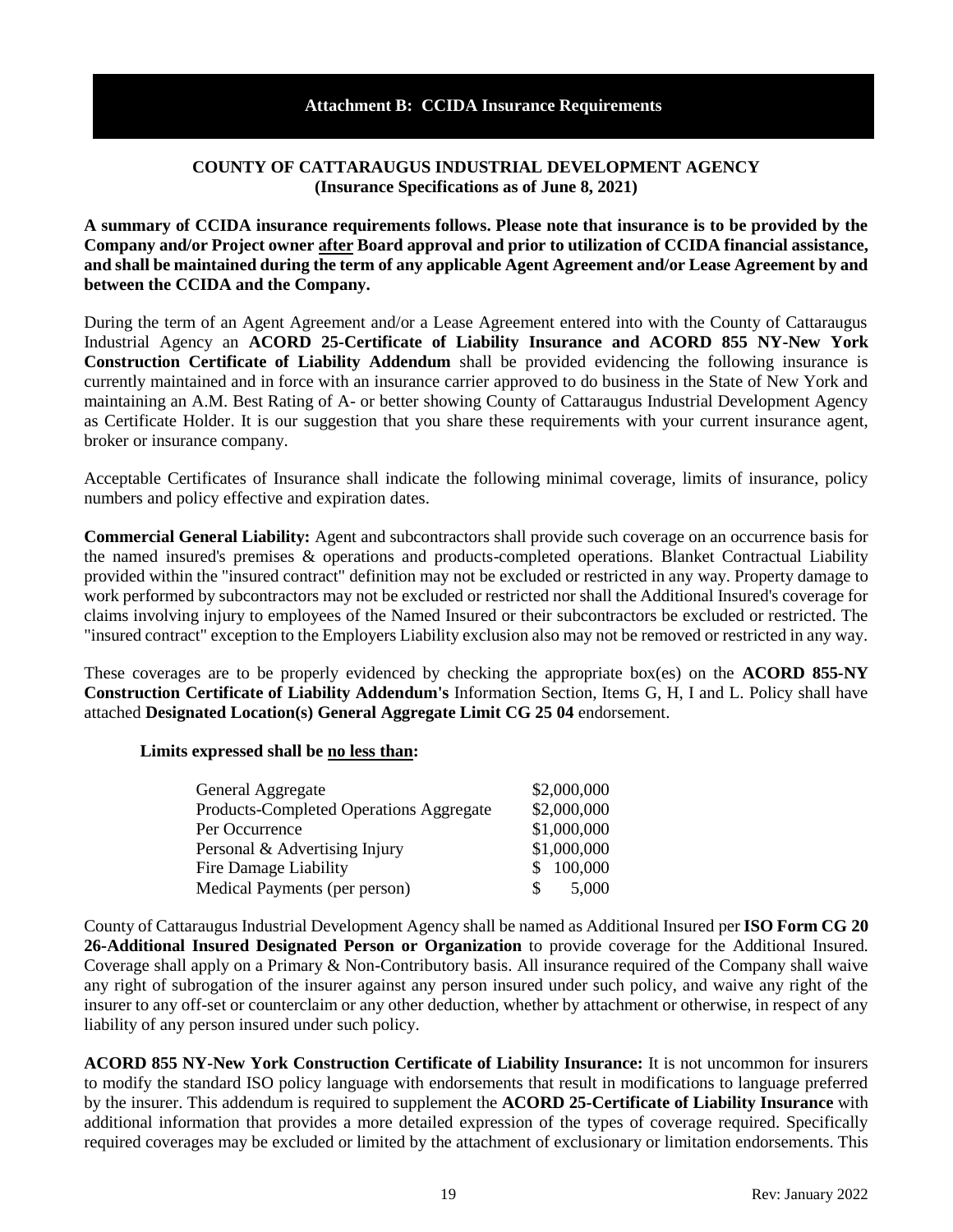addendum provides the insurer the ability to certify coverage provided by the absence of such exclusionary or limiting modifications.

Blanket Additional Insured endorsement to include — Owner, Lessees or Contractors - Automatic Status For Other Parties When Required in Written Construction Agreement — Wording should include any other person or organization you are required to add as an additional insured under the contract or agreement **(Paragraph 2 of CG 20 38 04 13 or equivalent)**.

Any scheduled person or organization section of the additional insured endorsement containing wording other than designated names shall not be accepted.

**Umbrella/Excess Liability:** Commercial Umbrella or excess liability for a limit of at least \$5,000,000 per occurrence with a \$5,000,000 Aggregate. Coverage should respond on a follow-form basis and excess over the aforementioned underlying policy limits. County of Cattaraugus Industrial Development Agency shall be named as Additional Insured. Coverage shall apply on a Primary & Non-Contributory basis.

#### **Workers Compensation/Disability Insurance:**

i) The Company and/or Project Owner shall provide evidence of insurance and maintain Workers Compensation/Disability insurance as required by statute. County of Cattaraugus Industrial Development Agency shall be named as the Certificate Holder.

#### ii) **Accepted Forms:**

| <b>Workers Compensation Forms</b> |                           | <b>DBL</b> (Disability Benefits Law) Forms |                     |  |  |
|-----------------------------------|---------------------------|--------------------------------------------|---------------------|--|--|
| <b>CE-200</b>                     | <b>Exemption</b>          | <b>CE-200</b>                              | <b>Exemption</b>    |  |  |
| $C-105.2$                         | <b>Commercial Insurer</b> | <b>DB-120.1</b>                            | <b>Insurers</b>     |  |  |
| $S1-12$                           | <b>Self-Insurer</b>       | <b>DB-155</b>                              | <b>Self-Insured</b> |  |  |
| GS1-105.2                         | <b>Group Self-Insured</b> |                                            |                     |  |  |
| $U-26.3$                          | <b>New York State</b>     |                                            |                     |  |  |
|                                   | <b>Insurance Fund</b>     |                                            |                     |  |  |

**If the Company and/or Project owner have no employees, the Company and/or Project owner shall provide a completed and signed Form CE-200 or later revision, which is found on the New York State Workers Compensation Board website: www.wcb.nv.gov/. This form is to be completed on-line, printed, and signed.**

**CCIDA Address:** All evidence of insurance shall be sent to:

County of Cattaraugus Industrial Development Agency 9 East Washington Street Ellicottville, NY 14731